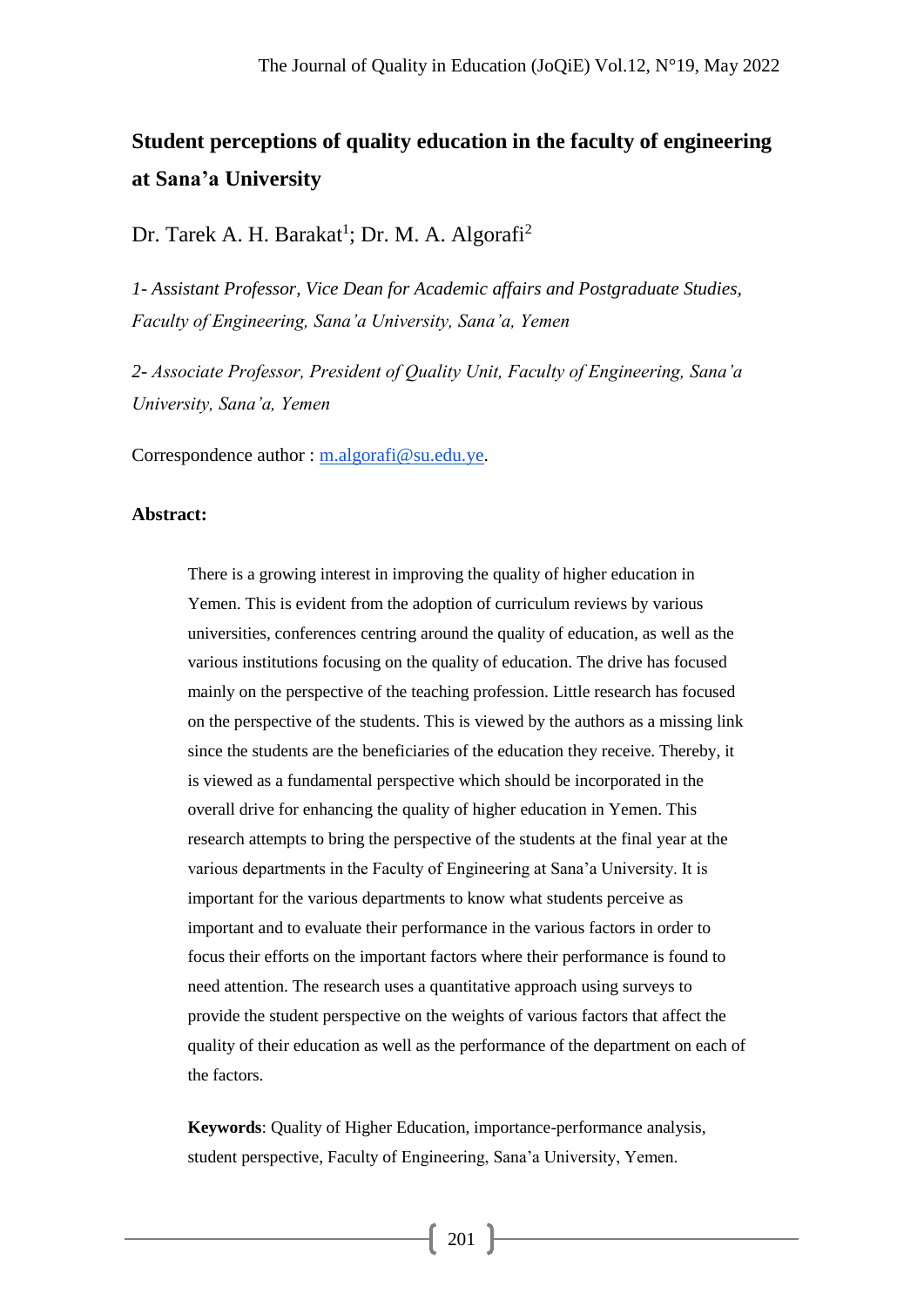### **Introduction:**

Education is necessary for society to develop and prosper. As Sivakumar and Sarvaliingam (2010, p. 20) state, "Education is one of the basic needs for human development and to escape from poverty". Brennan and Teichler (2008) add that higher education is important for social and economic impacts in society. Thereby, it is important for societies in general to have sufficient outflow of students from higher education (Akareem & Hossain, 2016). Yemen is no exception.

This highlights the importance of higher education and the need to continuously improve the quality of higher education. Private universities that have opened up in Yemen in recent years have played a major role in providing competition to the public universities and highlighting the need for quality assurance and improvement in the higher education sector. Despite the role of the Ministry of Higher Education and the National Higher Education Accreditation Board, quality remains viewed from the perspective of the providers of the education service.

There are various stakeholders of higher educational institutions, both internal and external. Stakeholders include parents, employers, society, students among others. The satisfaction of all the stakeholders is dependent on the satisfaction of the students. The input, process and output of quality are applied on the students (Ahmed et al., 2010; Sefer et al., 2017; Khan et al., 2011). Therefore, studying what students view as important in the quality of their education and gauging performance against that from the student perspective is of prime importance. Yet students are not considered the prime stakeholders in the current system for quality in higher education in Yemen.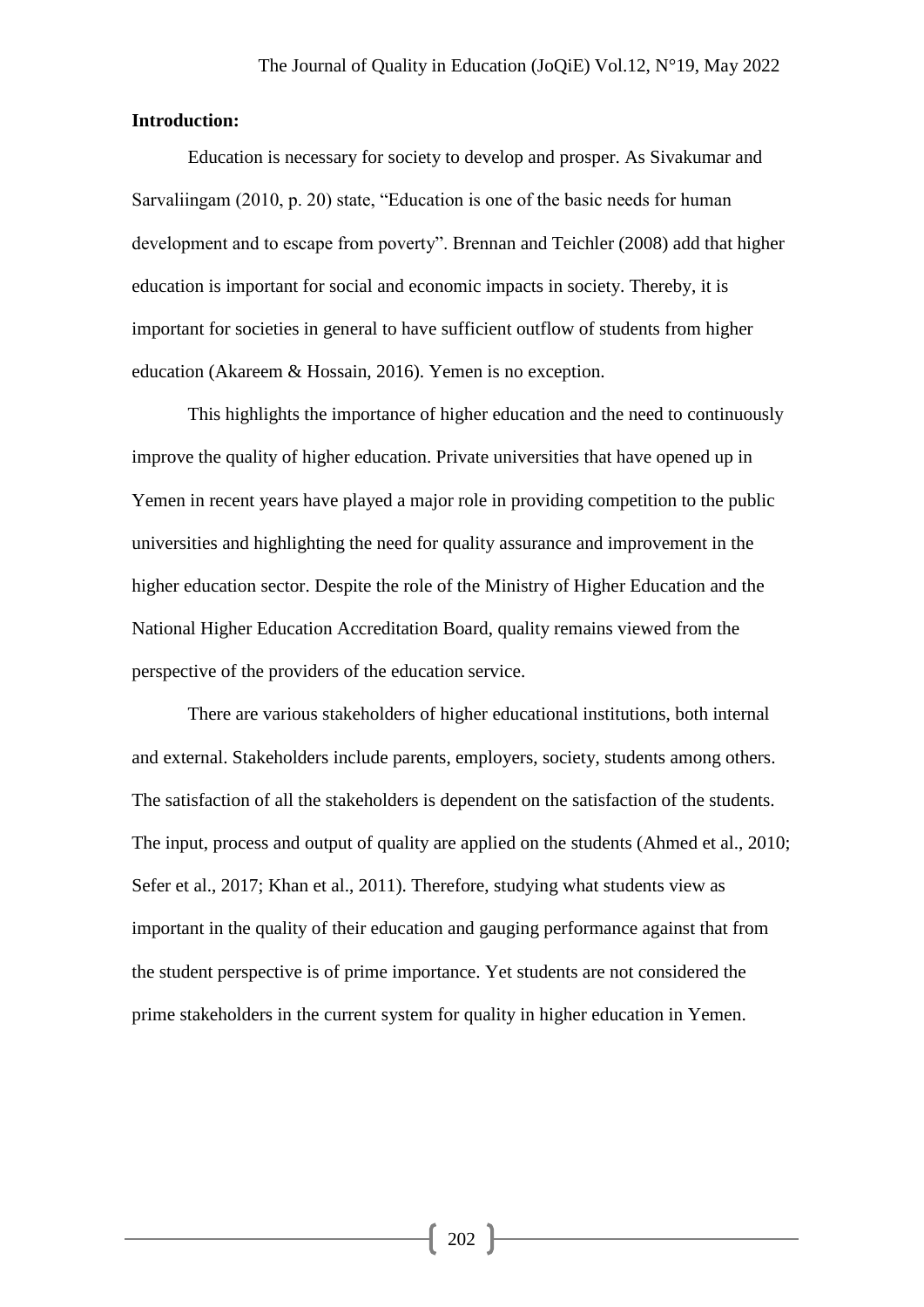

Figure 1. Stakeholders of higher education [redrawn from Sefer Ada et al. (2017)]

This paper attempts to address this gap. A survey was used to measure the student perception of what is important in the quality of education received as well as their perception of the performance of the various departments in the Faculty of Engineering at Sana'a University. The objective was to establish and rank the factors that students perceive as important in their education at the final year of their undergraduate studies at the various programs offered. The survey was also designed to allow students to rate the performance of each of the factors in the Faculty of Engineering in the various departments. The performance-importance matrix provides a simple and good assessment of where efforts need to be applied to enhance the quality of education at the various departments. The survey was analysed to determine if there are any differences in student perceptions regarding the weighting of importance as well as performance by program.

Sana'a University was established in 1970 as the first university in the then Yemen Arab Republic. The first faculties were Law and Education. The Faculty of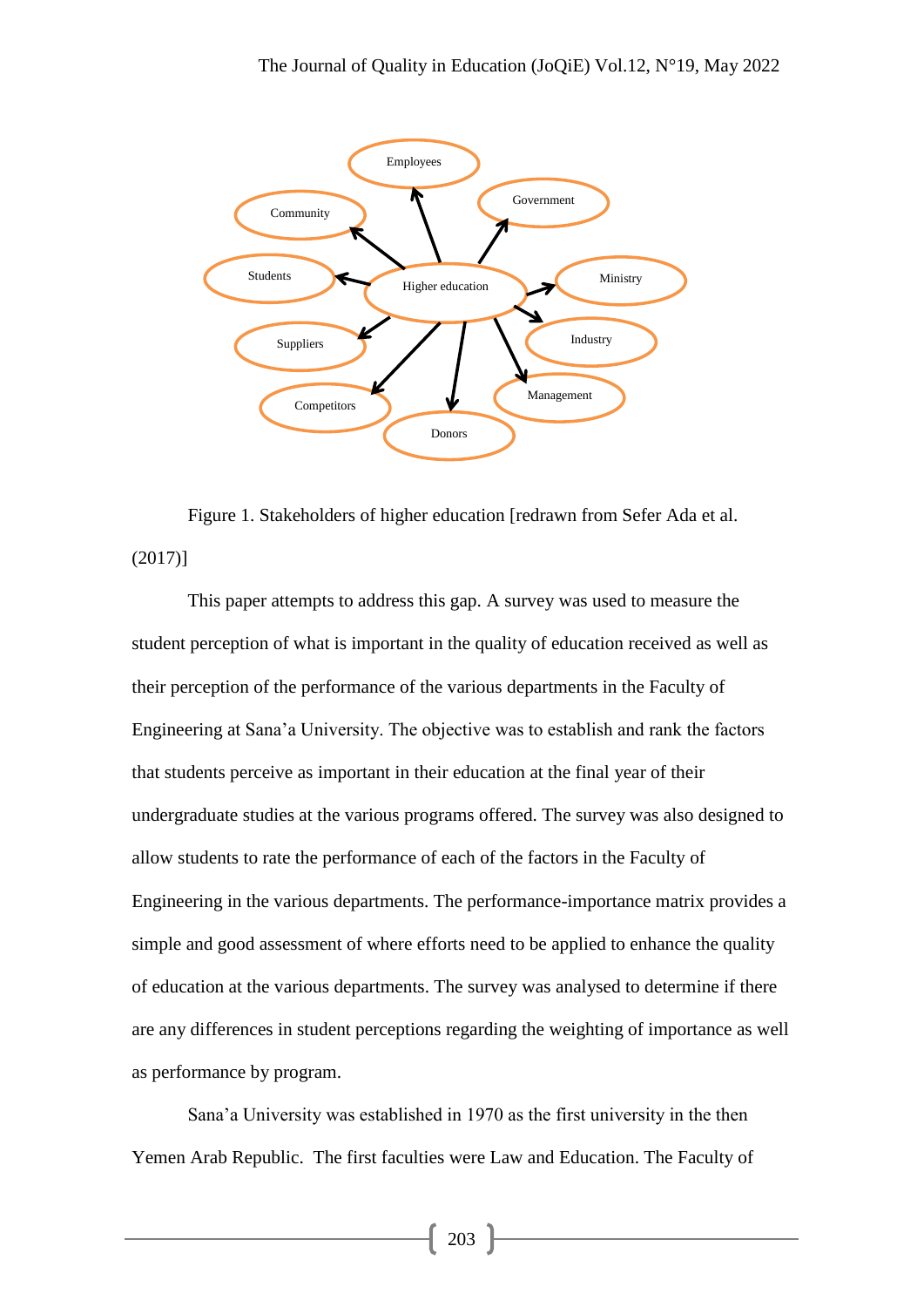Engineering was added in 1983 with the Civil Engineering Department. Sana'a University has since expanded to 17 faculties and the Faculty of Engineering has expanded to become 5 departments: Civil, Architectural, Electrical, Mechanical and Mechatronics. The Faculty of Engineering is the first in Yemen and boasts about 4,000 students and is one of the highest quality conscious faculties. For this reason, it was chosen to perform this research.

The results of this research will shed some light on the needs of the students and their perspective on the quality of higher education received. This may then be used by the Department of Engineering as well as the Ministry of Higher Education and the National Accreditation Board to enhance the quality of education in the Faculty of Engineering at Sana'a University.

## **Literature Review:**

Much of the literature provides varying views on the issue of quality of education as well as the factors that determine quality (Ashraf, et al., 2009). Various criteria for quality of education are provided in the literature. However, a very limited amount of research has been performed on quality of higher education in Yemen, and particularly at the undergraduate level in the engineering programs.

Universities have recognized that their ranking depends on the quality of their services (Aly & Akpovi, 2001). Services provided by the education sector are largely intangible and hard to measure. The outcome of education is engrained in the individuals whether that is knowledge, characteristics or behaviour (Michael, 1998).

Quality lacks a clear definition (Sefer, et al., 2017) since it may be regarded as an outcome, property or process. Furthermore, conceptions of quality are relative to the stakeholder. Ashraf et al. (2009) state that quality in education is difficult to define and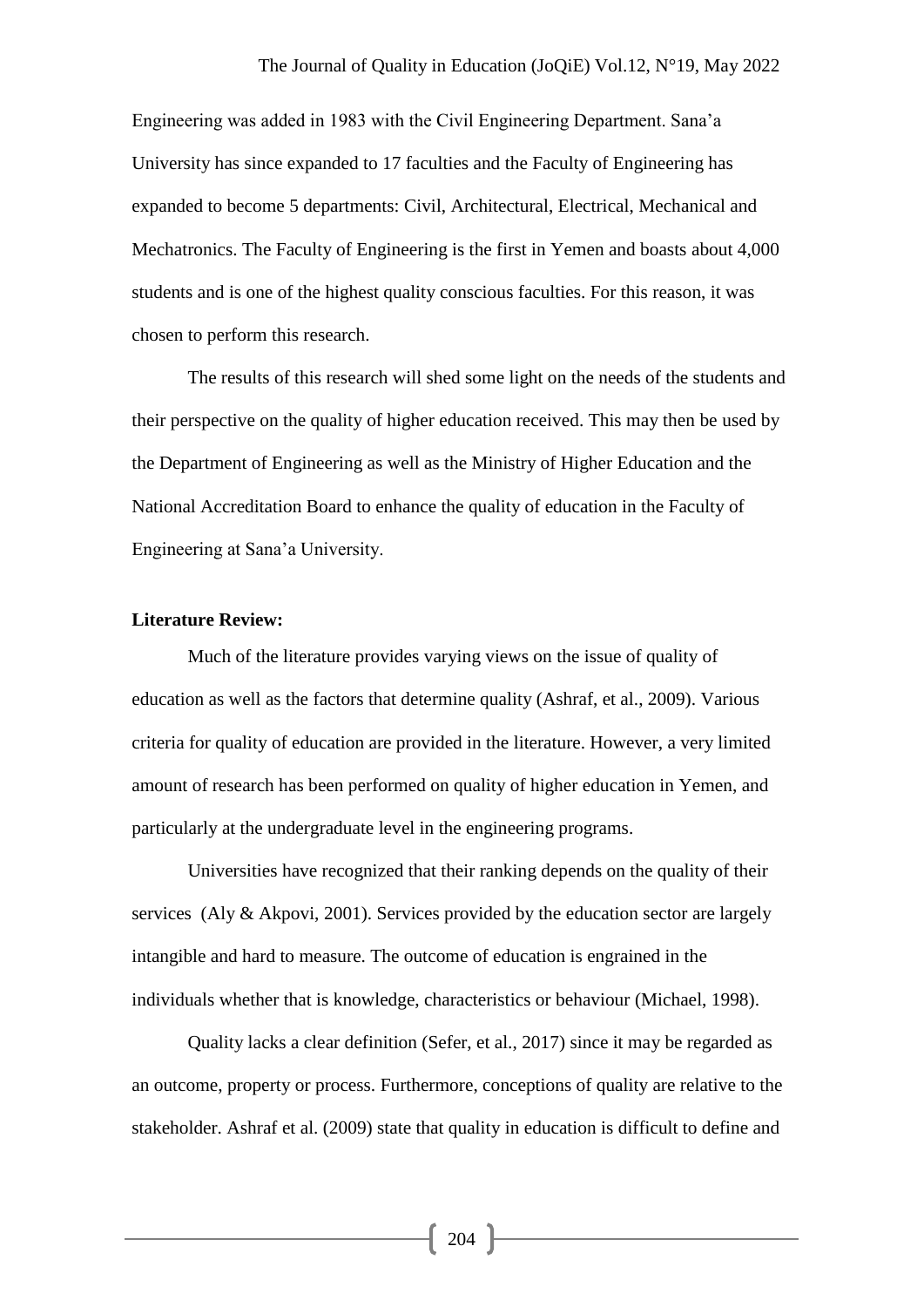measure and it may be important to establish what is understood by "quality". Different professionals such as educators, researchers and politicians have different perceptions of quality of education (Ashraf, et al., 2009). Furthermore, there is no universally accepted definition of quality applying specifically to higher education (Michael, 1998). Accreditation agencies operating in each country have evaluated and accredited degrees and educational work offered as an attempt to assess the quality offered by the institutions (Tsinidou, et al., 2010). Despite the lack of a clear definition of quality, the importance of service quality is recognized (Tan & Simpson, 2008), and research on service quality in higher education has increased over the last two decades (Legcevic, 2010).

Some researchers are of the view that quality of education should not be measured solely on dimensions of student learning achievements relating to traditional curriculum and standards. Quality should be measured as to the relevance of what is taught and learned as well as the fit to the present and future needs of the students (Ashraf, et al., 2009) citing (Coombs, 1985). Furthermore, Ashraf et al. (2009) citing the World Bank state that they put forth the following concept: An adequate definition must include student outcomes (The World Bank, 1995, p. 46). They add that most education professionals would also include the learning environment in the definition.

Khan et al. (2011) state that out of the many external and internal stakeholders of educational institutions, students are considered to be one of the most important. They add that all the process of quality implications are applied on them and they bridge the relationship between institutions and other stakeholders (parents, employers and society) and student satisfaction leads to other stakeholder satisfaction. Ahmed et al. (2010) state that the higher the level of student satisfaction the greater the quality of students.

 $\left[ \begin{array}{c} 205 \end{array} \right]$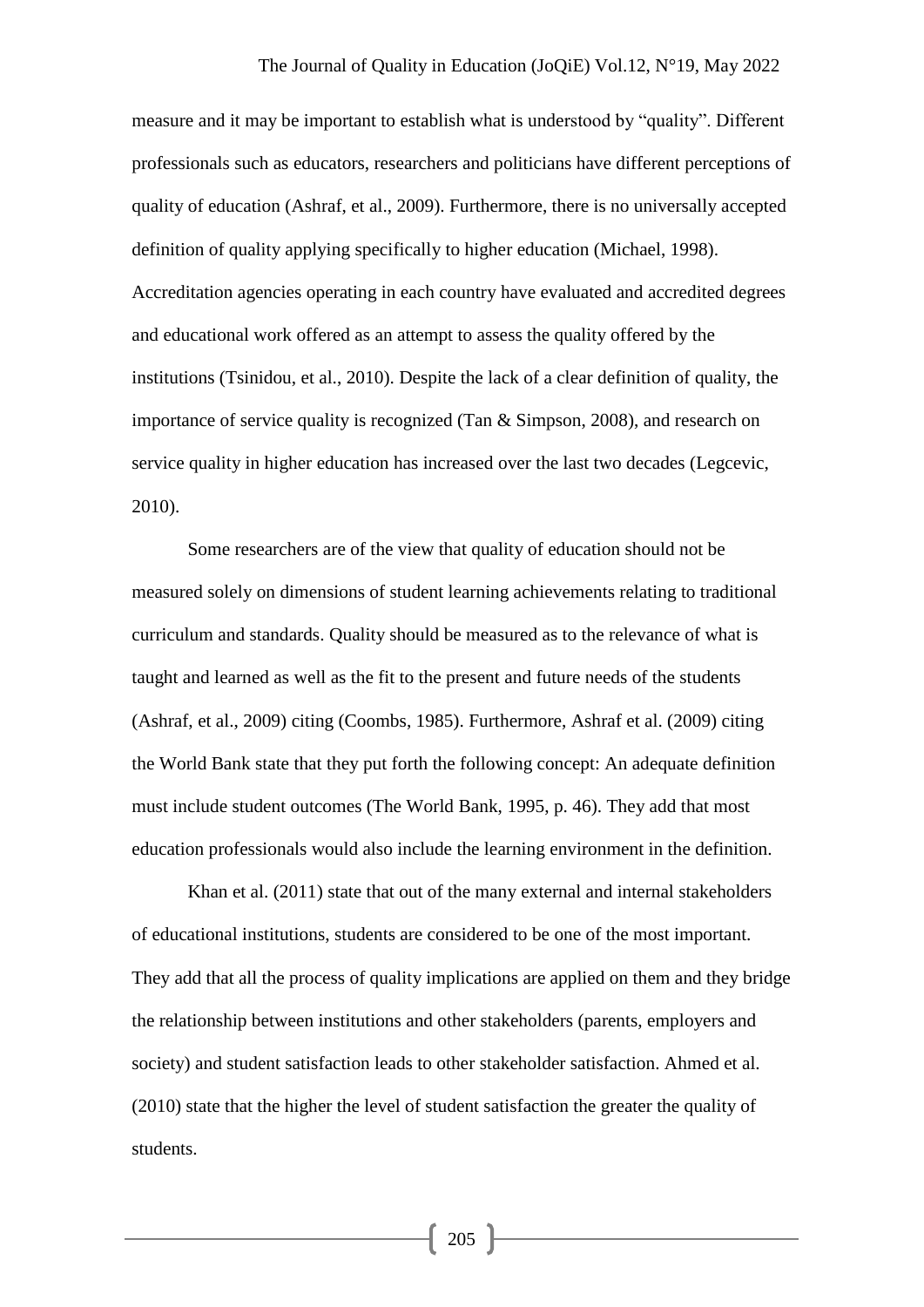#### The Journal of Quality in Education (JoQiE) Vol.12, N°19, May 2022

Sefer et al. (2017) state that higher education institutions should establish their needs and demands focusing on students as they are stakeholders and customers whose satisfaction is attached to service quality. (Khan, et al., 2011) state that students are the basic customers of educational institutions and as such should centre service and education on students. (Emery, et al., 2001) add that students should be assessed and analysed as the product of educational institutions. Khan et al. (2011) citing Low (2000) add that educational institutions are placing emphasis on increasing the satisfaction level of students with the quality of service and are regularly judged on level of satisfaction.

(Athiyaman, 1997) defines service quality as "Perceived service quality is defined an overall evaluation of the goodness or badness of a product or service". An important determinant of satisfaction is the quality of service (Shemwell, et al., 1998); (Cronin Jr & Taylor, 1992)). Therefore, it is important for universities to focus on the quality of service to increase the satisfaction level of students (Helgesen & Nesset, 2007).

If the students are satisfied with the institution that reflects that students have a positive perception regarding the service quality of academic institution (Gruber, et al., 2010). With increasing competition, providing better quality services is the main tool used by academic institutions (Donaldson & Runciman, 1995). Positive perception about the quality of service offered leaves a positive image in the mind of students which finally leads them towards higher level of satisfaction (Alves & Raposo 2010; (Ahmed, et al., 2010)). Perceptions and expectations of customers regarding service quality are the basis of customer satisfaction (Christou & Sigala, 2002).

The measure of customer satisfaction in higher education is a rather new phenomenon. It is even newer in Yemen. A measure of customer satisfaction created by

 $\left\{ 206 \right\}$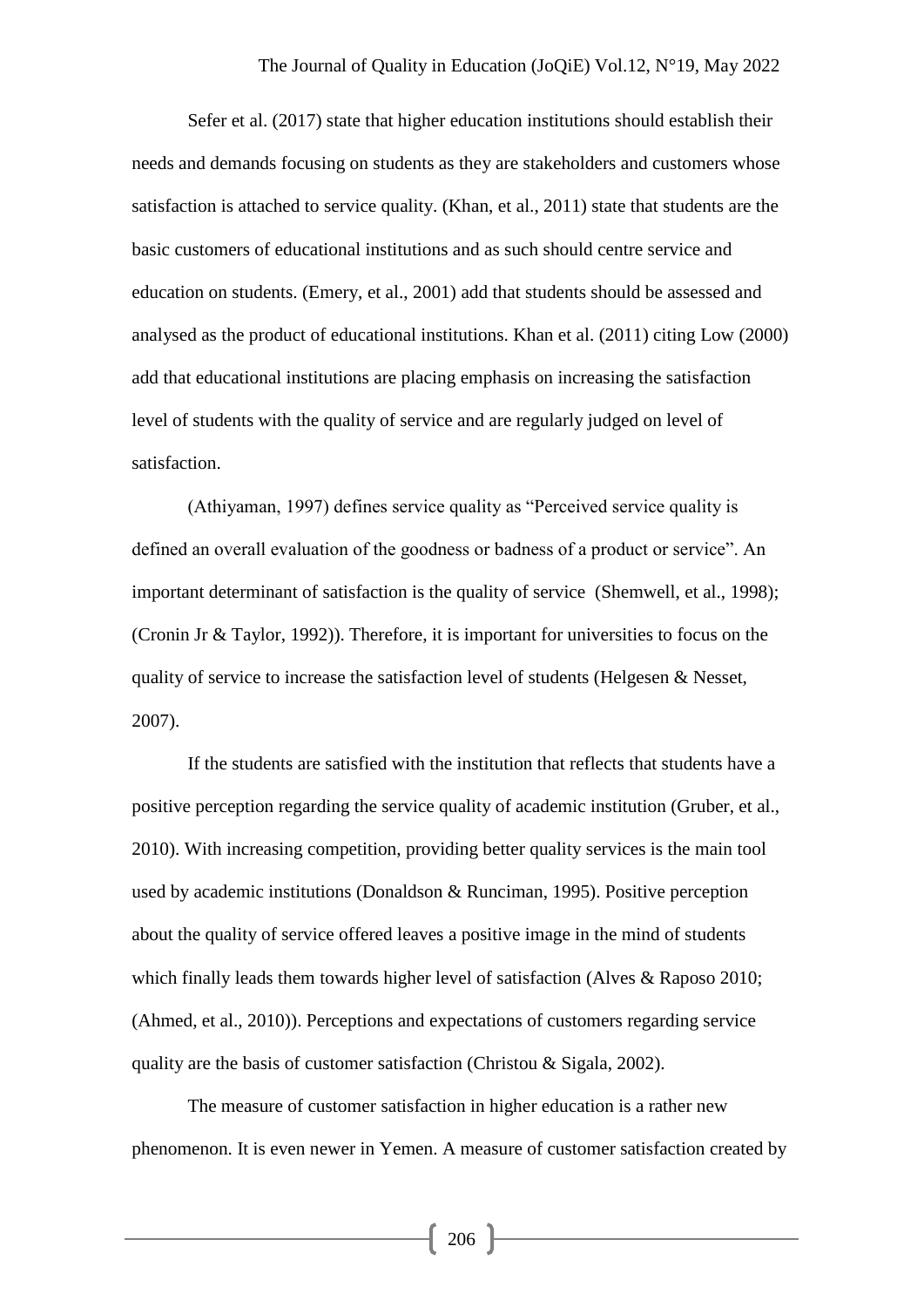(Martilla & James, 1977) that was used in marketing research is the Importance– Performance Analysis (IPA). IPA is simple and practical method to use, and thereby, has gained popularity as a measure of customer satisfaction in various research areas (Silva & Fernandes, 2010; Djeri et al., 2018; Ormanovic et al., 2017). IPA has been used in measuring student perceptions in higher education as to the importance and performance of various attributes (e.g. Silva & Fernandes, 2010; (Andersen, et al., 2016).

The IPA matrix consists of four quadrants where customers evaluate the importance and performance of the attributes of the service under evaluation for an organization. The y-axis represents the Importance of the attribute while the x-axis represents the Performance of the attribute. Figure 2 shows the four quadrants dividing the Importance-Performance Indicators where each quadrant is explained in the following Table 1:



Figure 2. IPA quadrants (redrawn from Silva & Fernandes, 2010)

| <b>Ouadrant</b> | Importance<br>Rating | Performance<br>Rating | <b>Meaning</b>                                      | Comments                          |
|-----------------|----------------------|-----------------------|-----------------------------------------------------|-----------------------------------|
| А               | High                 | Low                   | Is a main weakness and requires immediate attention | This research will concentrate on |
|                 |                      |                       | to enhance performance                              | this quadrant                     |
|                 | High                 | High                  | Are strengths and should be maintained              |                                   |
|                 | Low                  | Low                   | Weaknesses not requiring additional attention       |                                   |
|                 | Low                  | High                  | Resources committed here should be used elsewhere   |                                   |

Table 1. IPA quadrants and meaning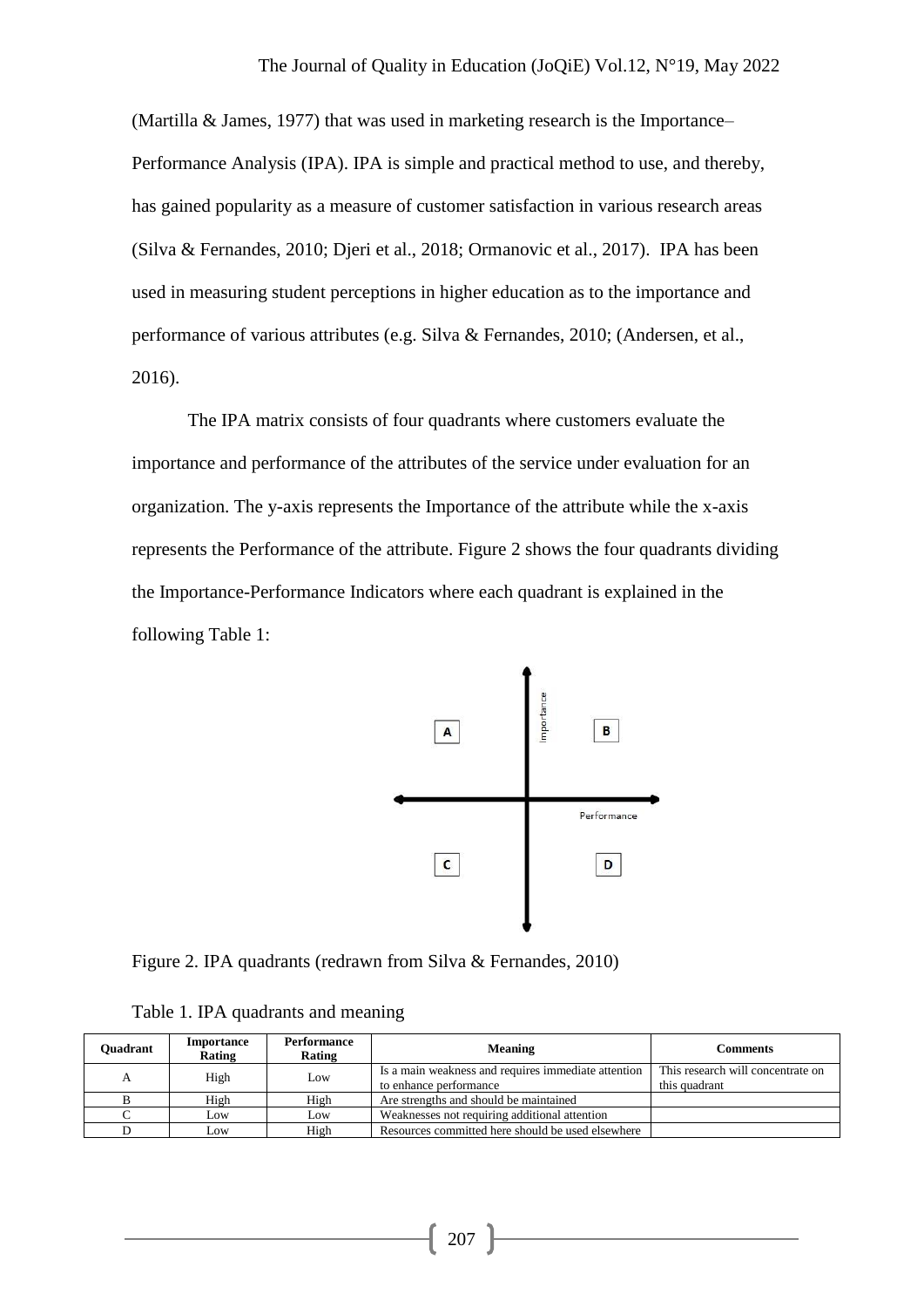## **Methodology:**

This study focused on the students in the Department of Engineering at Sana'a University regarding their perceptions of the importance of factors affecting the quality of their education and rating the performance of the department on the same factors. The questionnaire was divided into two sections. The first section was demographic information which included department in the Faculty of Engineering, gender, age, and whether they were admitted as a general non-paying student or a paying student as shown in Table 1. No names or IDs were requested in order to maintain confidentiality and allow students to be more comfortable in responding.

It is important at this junction to describe the difference between paying and non-paying students. Paying and non-paying students is a particular situation to Sana'a University since it is a public university and was established to be free of charge to accepted students. However, as government funding dwindled to almost nothing, the university had no choice but to find another source of income to maintain itself. It was then decided to maintain the capacity for free of charge students at about 150 students at the Faculty of Engineering. These are the students with the highest grades in the acceptance test and high school grade. Those who passed the acceptance test but whose grades were less than the accepted 150 could enter the Faculty of Engineering but would have to pay for their education. These paying students (about 150) became the source of income for the various faculties at the university including the Faculty of Engineering.

| <b>Survey</b>                                                                  |       |  |  |  |  |  |  |  |
|--------------------------------------------------------------------------------|-------|--|--|--|--|--|--|--|
| STUDENT PERCEPTIONS OF SERVICE QUALITY AT the Faculty of Engineering at SANA'A |       |  |  |  |  |  |  |  |
| <b>UNIVERSITY</b>                                                              |       |  |  |  |  |  |  |  |
|                                                                                | Date: |  |  |  |  |  |  |  |
| <b>INSTRUCTIONS</b>                                                            |       |  |  |  |  |  |  |  |
| <b>SECTION A: Please fill in your demographic information.</b>                 |       |  |  |  |  |  |  |  |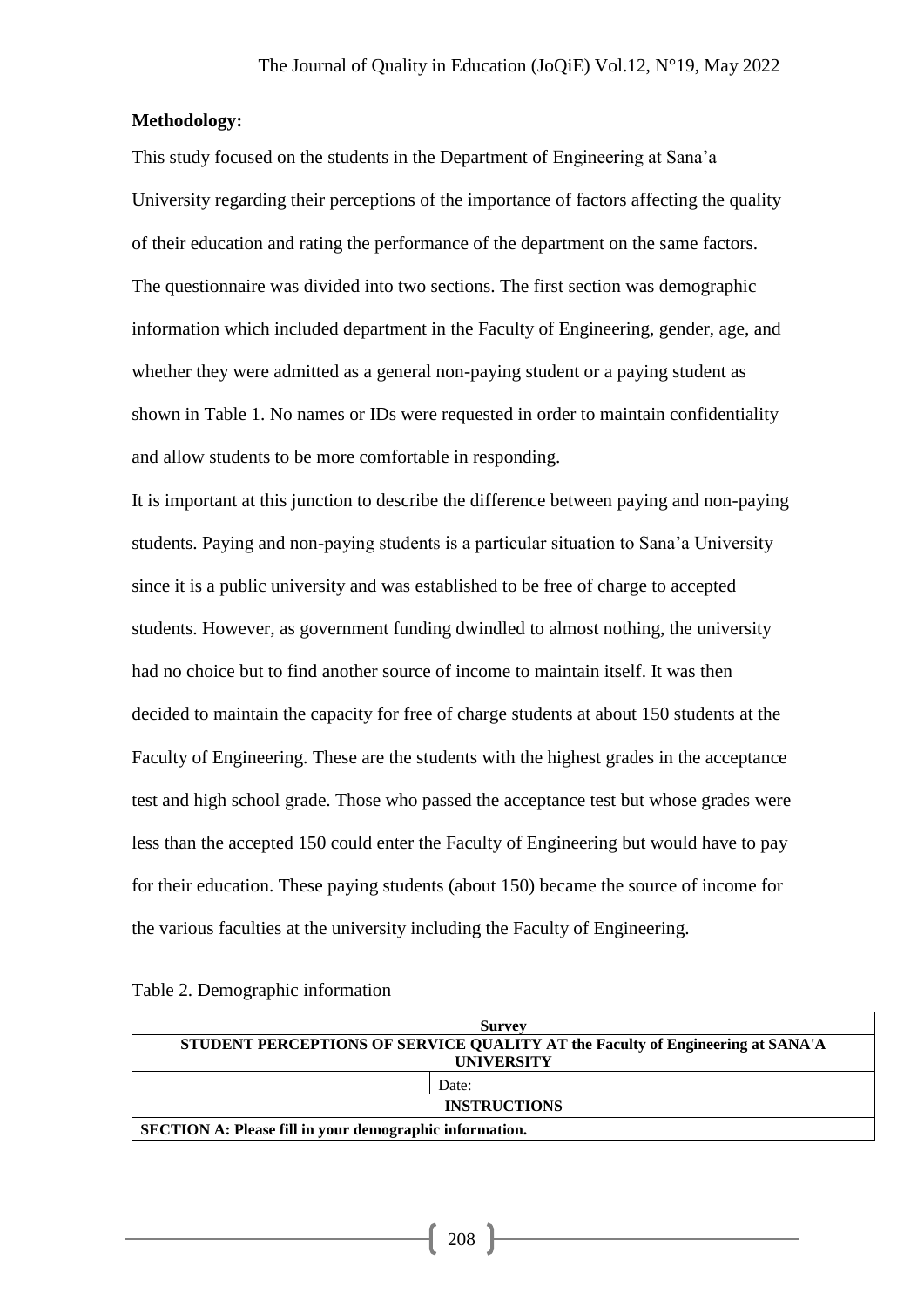| SECTION B: Please rate each service quality characteristic based on your perception of its importance and<br>your perception on the university's performance for the specified characteristic. |  |  |  |  |  |  |  |  |  |
|------------------------------------------------------------------------------------------------------------------------------------------------------------------------------------------------|--|--|--|--|--|--|--|--|--|
| <b>SECTION C: Please answer each of the discussion questions.</b>                                                                                                                              |  |  |  |  |  |  |  |  |  |
| <b>SECTION A: DEMOGRAPHIC INFORMATION</b>                                                                                                                                                      |  |  |  |  |  |  |  |  |  |
| Gender:<br>Age:                                                                                                                                                                                |  |  |  |  |  |  |  |  |  |
| Paying or Non-Paying<br>Year of Study:<br>Department:                                                                                                                                          |  |  |  |  |  |  |  |  |  |

The second section of the survey questionnaire was developed from a literature review regarding the factors that affect student perception of service quality (Beaumont, 2012; Tsinidou et al., 2010; Akareem et al., 2016; Dumitriu, 2018; Butt & ur Rehman, 2010; Clewes, 2003; Abdullah, 2005; LeBlanc & Nguyen, 1997; Solinas et al., 2012; Nadiri et al., 2009). The factors were found to be grouped together under several headings: Teaching; Academic staff; Course structure; Academic facilities; Administrative staff; Personal development; Career prospects; and, Other factors. Lists of factors were grouped under each of the headings totalling 79 factors. These were grouped under eight main groups as shown in the following Table 3.

The questionnaire used a 10-point scale from 1-10 where 1 is very poor and 10 very good for both the importance and performance measures. A total of 449 surveys were distributed to the students of the 5 departments in the Faculty of Engineering. The total number of returned surveys was 273 (79 % return rate) and of those only 217 were complete as 56 incomplete surveys were rejected (21 % of the total). The analysis was performed using SPSS (2009) software.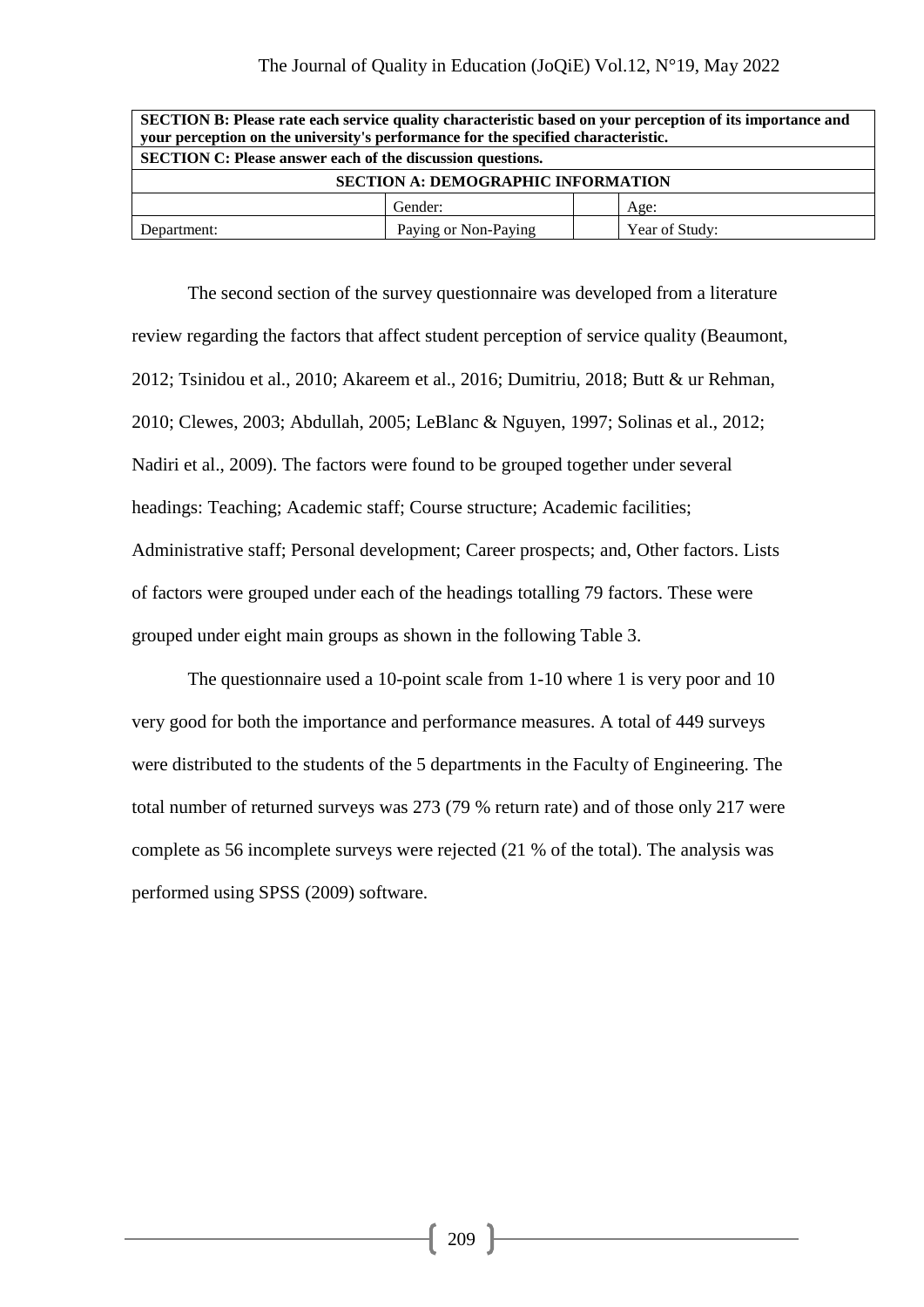|                         |                                 |                                                                                  | Facto                               |                                       | Factor of service quality                                              |  |  |  |
|-------------------------|---------------------------------|----------------------------------------------------------------------------------|-------------------------------------|---------------------------------------|------------------------------------------------------------------------|--|--|--|
| Factor<br>number        | Group<br><b>Title</b>           | Factor of service quality                                                        | $\mathbf r$<br>numb                 | Group<br><b>Title</b>                 |                                                                        |  |  |  |
|                         |                                 |                                                                                  | er                                  |                                       |                                                                        |  |  |  |
| 1                       |                                 | Quality of lectures                                                              | 32                                  |                                       | Adequate classes and laboratories                                      |  |  |  |
| $\boldsymbol{2}$        |                                 | Quality of seminars                                                              | 33                                  |                                       | Quality of academic facilities and learning<br>resources               |  |  |  |
| 3                       | Teaching                        | Range of teaching methods                                                        | 34                                  |                                       | Access to academic facilities and learning<br>resources                |  |  |  |
| $\overline{\mathbf{4}}$ |                                 | Relevance of course material                                                     | 35                                  |                                       | Accommodation                                                          |  |  |  |
| 5                       |                                 | Academic qualifications                                                          | 36                                  |                                       | Catering services                                                      |  |  |  |
| 6                       |                                 | Knowledge and experience of academic<br>staff about subject                      | 37                                  | <b>Academic Facilities and Access</b> | Sport facilities                                                       |  |  |  |
| 7                       |                                 | Professional experience and skills                                               | 38                                  |                                       | Medical facilities                                                     |  |  |  |
| 8                       |                                 | Communication and presentation skills                                            | 39                                  |                                       | Access to administration                                               |  |  |  |
| 9                       |                                 | Class preparation skills                                                         | 40                                  |                                       | Cultural events                                                        |  |  |  |
| 10                      |                                 | Teaching methods                                                                 | 41                                  |                                       | Accessibility to location of facilities                                |  |  |  |
| 11                      | Academic Staff                  | Availability of academic staff                                                   | 42                                  |                                       | Library textbooks and journals                                         |  |  |  |
| 12                      |                                 | Guidance and counselling by academic staff                                       | 43                                  |                                       | Ease of borrowing library materials                                    |  |  |  |
| 13                      |                                 | Willingness to provide individual attention                                      | 44                                  |                                       | Friendliness of and assistance of library staff                        |  |  |  |
| 14                      |                                 | Prompt and efficient feedback on work                                            | 45                                  |                                       | Library working hours                                                  |  |  |  |
| 15                      |                                 | Faculty relationship with students                                               | 46                                  |                                       | Electronic library                                                     |  |  |  |
| 16                      |                                 | Faculty's evaluation system (of students)                                        | 47                                  |                                       | Knowledge of administrative staff                                      |  |  |  |
| 17                      |                                 | <b>Business links</b>                                                            | 48                                  |                                       | Availability of administrative staff                                   |  |  |  |
| 18                      |                                 | Research activity                                                                | 49                                  |                                       | Staff ability to understand student needs                              |  |  |  |
| 19                      |                                 | Flexibility of grading system by academic<br>staff                               | 50                                  |                                       | Staff ability to deal with queries promptly and<br>efficiently         |  |  |  |
| 20                      |                                 | Curriculum design and planning with up-to-<br>date information                   | 51                                  |                                       | Friendliness of staff                                                  |  |  |  |
| 21                      | Curriculum and Course Structure | Course content and book                                                          | Administrative Services<br>52<br>53 |                                       | Information material                                                   |  |  |  |
| 22                      |                                 | <b>Educational</b> material                                                      |                                     |                                       | Support, guidance, counselling and advice                              |  |  |  |
| 23                      |                                 | Structure of courses                                                             | 54                                  |                                       | IT support                                                             |  |  |  |
| 24                      |                                 | Course structure information                                                     | 55                                  |                                       | Internet                                                               |  |  |  |
| 25                      |                                 | Elective courses                                                                 | 56                                  |                                       | Working hours                                                          |  |  |  |
| 26                      |                                 | Laboratories                                                                     | 57                                  |                                       | Social opportunities                                                   |  |  |  |
| 27                      |                                 | Weekly timetable                                                                 | 58                                  | $\overline{\phantom{a}}$              | Careers service                                                        |  |  |  |
| 28                      |                                 | Organization and management of course                                            | 59                                  | Developme<br>Personal                 | Student welfare                                                        |  |  |  |
| 29                      |                                 |                                                                                  | 60                                  |                                       | Provision of other facilities and services                             |  |  |  |
|                         |                                 | Course flexibility                                                               | 61                                  |                                       | <b>Employment opportunities</b>                                        |  |  |  |
| 30                      |                                 | Flexible class and exam schedule                                                 | 62                                  | Career                                | Postgraduate programs                                                  |  |  |  |
| 31                      |                                 | Faculty training (from university authority)                                     | 63                                  |                                       | Studies abroad                                                         |  |  |  |
| 32                      |                                 | Adequate classes and laboratories<br>Quality of academic facilities and learning | 64                                  |                                       | <b>Business links</b>                                                  |  |  |  |
| 33                      |                                 | resources                                                                        | 65                                  |                                       | Campus location and layout                                             |  |  |  |
| 34                      |                                 | Access to academic facilities and learning<br>resources                          | 66                                  |                                       | Physical appearance of the university                                  |  |  |  |
| 35                      | Academic Facilities and Access  | Accommodation                                                                    | 67                                  |                                       | The reputation of the university                                       |  |  |  |
| 36                      |                                 | Catering services                                                                | 68                                  |                                       | Internal student feedback systems                                      |  |  |  |
| 37                      |                                 | Sport facilities                                                                 | 69                                  |                                       | Admission procedure                                                    |  |  |  |
| 38                      |                                 | Medical facilities                                                               | 70                                  |                                       | Previous results of students                                           |  |  |  |
| 39                      |                                 | Access to administration                                                         | 71                                  | ther<br>El                            | Institutional status (ranking)                                         |  |  |  |
| 40                      |                                 | Cultural events                                                                  | 72                                  | ŏ                                     | Environmental influences (political and others)                        |  |  |  |
| 41                      |                                 | Accessibility to location of facilities                                          | 73                                  |                                       | Smaller student-faculty ratios                                         |  |  |  |
| 42                      |                                 | Library textbooks and journals                                                   | 74                                  |                                       | Higher tuition and other fees                                          |  |  |  |
| 43                      |                                 | Ease of borrowing library materials                                              | 75                                  |                                       | Promotional activities (through media and others)                      |  |  |  |
| 44                      |                                 | Friendliness of and assistance of library<br>staff                               | 76                                  |                                       | Extra-curricular activities by students                                |  |  |  |
| 45                      |                                 | Library working hours                                                            | 77                                  |                                       | Student participation in graduation projects                           |  |  |  |
| 46                      |                                 | Electronic library                                                               | 78                                  |                                       | Parent's education level of students                                   |  |  |  |
|                         |                                 |                                                                                  | 79                                  |                                       | Parent's economic status (low-medium-high<br>income level) of students |  |  |  |

Table 3. Groups and Factors of Service Quality

# **Result:**

The following Table 4 summarizes the results of the student survey with the entire student body and each department separately. The student responses of High Importance and Low Performance are in bold in the same table.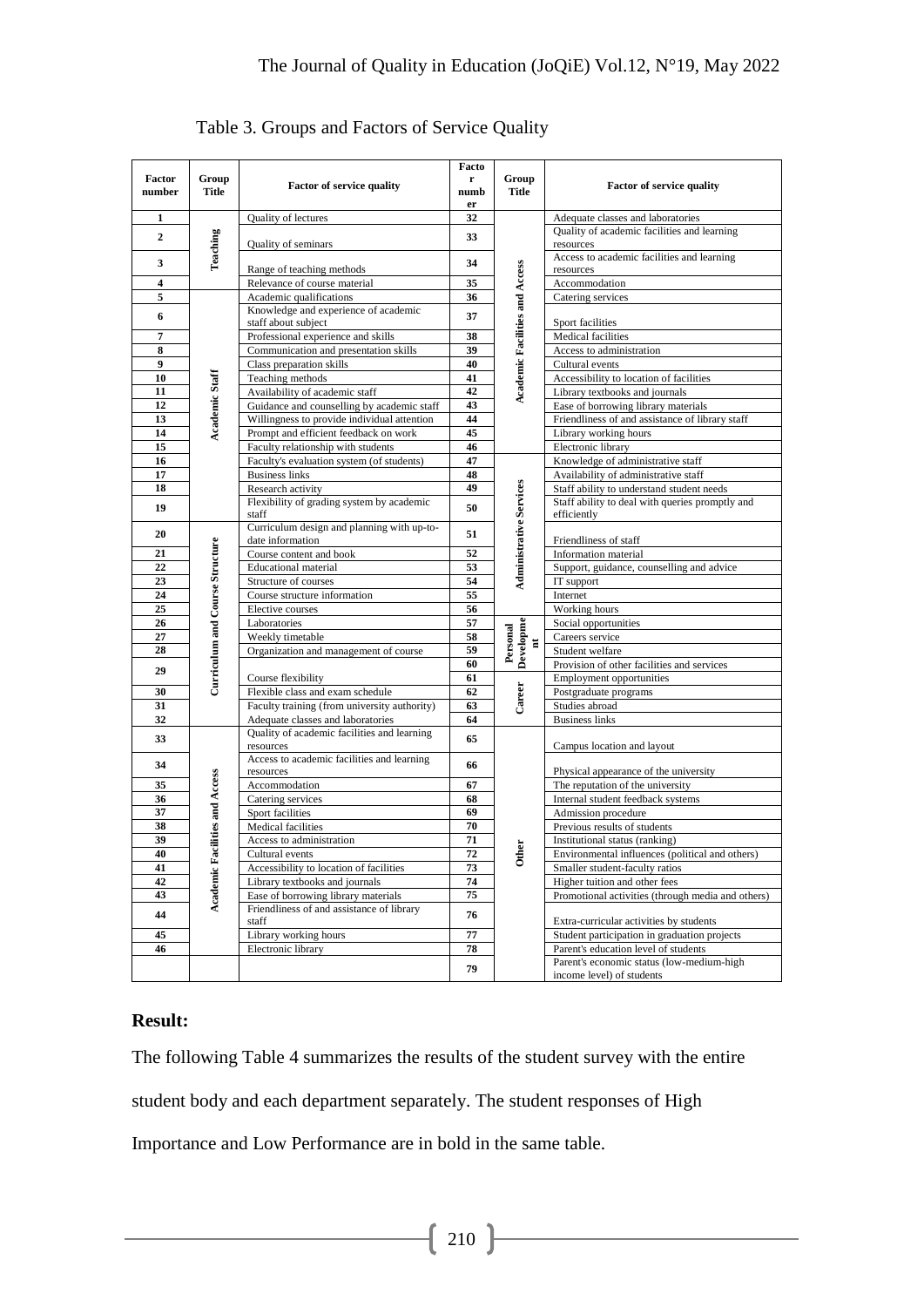| Group<br><b>Title</b>        | Factor           |             | Architecture<br>All students<br>students |                |                | <b>Civil students</b> |             | <b>Electrical</b><br>students |                         | Mechanical<br>students  |                         | <b>Mechatronics</b><br>students |                |
|------------------------------|------------------|-------------|------------------------------------------|----------------|----------------|-----------------------|-------------|-------------------------------|-------------------------|-------------------------|-------------------------|---------------------------------|----------------|
|                              |                  | Imp         | Perf                                     | Imp            | Perf           | Imp                   | Perf        | Imp                           | Perf                    | Imp                     | Perf                    | Imp                             | Perf           |
| Teaching                     | $\mathbf{1}$     | 8.69        | 4.73                                     | $\,8\,$        | 5.22           | 8.29                  | 3.93        | 9.29                          | 4.47                    | 9.75                    | 5.1                     | 8.78                            | 6.33           |
|                              | $\overline{2}$   | 8.72        | 3.42                                     | 8.67           | $\mathbf{3}$   | 8.34                  | 3.41        | 9.35                          | 2.94                    | 9.5                     | 2.6                     | 8.48                            | 4.63           |
|                              | 3                | 8.93        | 4.44                                     | 8.56           | 5.06           | 8.93                  | 4.07        | 9.26                          | 3.97                    | 9.4                     | 4.6                     | 8.56                            | 5.37           |
|                              | 4                | 8.96        | 4.78                                     | 8.5            | 5.61           | 9                     | 4.17        | 9                             | 4.44                    | 9.5                     | 5                       | 8.93                            | 5.93           |
|                              | 5                | 9.15        | 5.91                                     | 8.72           | 5.61           | 9.05                  | 5.75        | 9.47                          | 5.65                    | 9.2                     | 6.5                     | 9.22                            | 6.59           |
|                              | $\boldsymbol{6}$ | 9.19        | 5.80                                     | 8.44           | 6.44           | 9.17                  | 5.47        | 9.32                          | 5.15                    | 9.7                     | 6.9                     | 9.37                            | 6.52           |
|                              | $\overline{7}$   | 8.64        | 4.92                                     | 7.61           | 6.28           | 8.56                  | 4.61        | 9.03                          | 4.18                    | 9.1                     | 5.1                     | 8.81                            | 5.54           |
|                              | 8                | 9.04        | 4.78                                     | 8.61           | 6.11           | 8.95                  | 4.29        | 9.21                          | 3.88                    | 9.4                     | 6                       | 9.19                            | 5.67           |
|                              | $\boldsymbol{9}$ | 8.55        | 4.85                                     | 7.78           | 5.17           | 8.49                  | 4.27        | 8.59                          | 4.41                    | 9.3                     | 6.7                     | 8.89                            | 5.76           |
|                              | 10               | 8.74        | 4.39                                     | 7.78           | 4.44           | 8.59                  | 4.19        | 9.15                          | 3.41                    | 9.4                     | 6.8                     | 8.96                            | 5.15           |
|                              | 11               | 9.05        | 6.83                                     | 9.17           | 6.17           | 8.71                  | 7.47        | 9.41                          | 5.79                    | $9.8\,$                 | 8                       | 9                               | 6.72           |
|                              | 12               | 8.60        | 4.95                                     | 8.11           | 4.78           | 8.53                  | 5.56        | 8.88                          | 3.26                    | 9.1                     | 5.3                     | 8.56                            | 5.7            |
| <b>Academic Staff</b>        | 13               | 8.38        | 3.22                                     | 8.67           | 3.72           | 8.44                  | 3.19        | 8.29                          | 2.41                    | 7.6                     | 4.3                     | 8.44                            | 3.56           |
|                              | 14               | 8.83        | 3.72                                     | 8.89           | 4.28           | 9.1                   | 3.37        | 8.82                          | 2.74                    | 8.7                     | 4.7                     | 8.26                            | 4.96           |
|                              | 15               | 8.56        | 3.88                                     | 8.67           | 4.33           | 8.8                   | 3.46        | 8.76                          | 3.21                    | 7.3                     | 4.2                     | 8.19                            | 5.22           |
|                              | 16               | 8.61        | 3.76                                     | $\,8\,$        | 3.44           | 8.97                  | 3.93        | 8.44                          | 3.12                    | 7.7                     | 3.1                     | 8.81                            | 4.67           |
|                              | 17               | 7.89        | 4.11                                     | 7.11           | $\overline{4}$ | 7.95                  | 4.15        | 8.18                          | 3.29                    | 8.2                     | 5.6                     | 7.78                            | 4.59           |
|                              | 18               | 8.43        | 4.14                                     | 9.11           | 4.83           | 7.93                  | 3.93        | 8.47                          | 3.35                    | 8.5                     | $\overline{4}$          | 8.96                            | 5.19           |
|                              | 19               | 8.93        | 3.18                                     | 8.22           | 3.28           | 8.8                   | 2.88        | 9.41                          | $\overline{\mathbf{3}}$ | 9.3                     | 2.7                     | 8.93                            | 4.15           |
|                              | 20               | 9.53        | 3.73                                     | 9.17           | 3.89           | 9.71                  | 3.36        | 9.59                          | 2.65                    | 9.3                     | $\overline{4}$          | 9.41                            | 5.7            |
|                              | 21               | 9.43        | 5.16                                     | 8.83           | 5.67           | 9.64                  | 4.8         | 9.56                          | 4.41                    | 9.7                     | 6.1                     | 9.07                            | 6.22           |
|                              | 22               | 9.40        | 5.32                                     | 8.94           | 6.39           | 9.56                  | 4.98        | 9.41                          | 4.35                    | 9.5                     | 5.8                     | 9.3                             | 6.37           |
| iculum & Course Structure    | 23               | 8.89        | 4.57                                     | 8.44           | 5.44           | 8.9                   | 4.71        | 9.18                          | 2.82                    | 8.7                     | 5.5                     | 8.89                            | 5.52           |
|                              | 24               | 8.79        | 4.21                                     | 8.22           | 4.17           | 8.88                  | 4.47        | 9                             | 2.91                    | 8                       | 3.9                     | 9                               | 5.41           |
|                              | 25               | 7.42        | 3.16                                     | 6.39           | 2.72           | 7.54                  | 3.14        | 8.32                          | 2.79                    | 6.7                     | 2.7                     | 6.96                            | 4.11           |
|                              | 26               | 9.44        | 4.93                                     | 8.89           | 3.78           | 9.69                  | 6.02        | 9.53                          | 3.82                    | $\overline{\mathbf{z}}$ | $\overline{\mathbf{3}}$ | 9.3                             | 5.44           |
|                              | 27               | 8.99        | 5.74                                     | 8.83           | 5.56           | 8.73                  | 6.1         | 9.21                          | 5.18                    | 9.3                     | 4.1                     | 9.26                            | 6.41           |
|                              | 28               | 9.05        | 4.61                                     | $\overline{9}$ | 5.22           | $\ \, 8.9$            | 4.61        | 9.21                          | 3.62                    | $9.8\,$                 | $4.5\,$                 | 8.96                            | 5.52           |
| $C$ urr                      | 29               | 9.24        | 4.32                                     | 9.06           | 4.44           | 9.32                  | 4.47        | 9.32                          | 3.56                    | <u>9.9</u>              | <u>3.8</u>              | 8.81                            | 5.07           |
|                              | 30               | 9.22        | 5.20                                     | 9.22           | 5.44           | 9.27                  | 4.86        | 9.29                          | 4.59                    | 8.9                     | 5.6                     | 9.15                            | 6.37           |
|                              | 31               | <u>9.13</u> | <u>3.03</u>                              | 8.44           | 4.06           | 9.25                  | 2.93        | 9.59                          | $\overline{3}$          | <u>9.90</u>             | <u>3.1</u>              | 8.41                            | 2.59           |
|                              | 32               | 9.68        | 5.12                                     | 9.67           | 4.44           | 9.73                  | 5.86        | 9.65                          | 4.09                    | 9.65                    | 2.5                     | 9.52                            | 6.22           |
|                              | 33               | 9.32        | 4.52                                     | <u>9.11</u>    | 3.61           | 9.25                  | 5.02        | 9.59                          | 3.71                    | 9.80                    | 3.7                     | 9.04                            | 5.37           |
| Academic Facilities & Access | 34               | 9.28        | 4.10                                     | 9.17           | 3.67           | 9.27                  | 4.34        | 9.56                          | 3.26                    | 9.2                     | 3.4                     | 9.04                            | 5.19           |
|                              | 35               | 8.89        | 3.62                                     | 7.72           | 2.89           | 8.85                  | 4.22        | 9.29                          | 3.56                    | <u>9.4</u>              | <u>2.1</u>              | <u>9.07</u>                     | <u>3.44</u>    |
|                              | 36               | 8.82        | 1.86                                     | 8.22           | 1.61           | 8.86                  | 1.78        | 9.12                          | 1.97                    | 9.4                     | $\overline{2}$          | 8.56                            | $\overline{2}$ |
|                              | 37               | 8.22        | 1.63                                     | 8.56           | 1.83           | 8.34                  | 1.61        | 8.29                          | 1.71                    | 8.8                     | 1.5                     | 7.44                            | 1.48           |
|                              | 38               | 8.84        | 1.52                                     | 9.11           | 1.56           | 8.95                  | <u>1.47</u> | 9.18                          | 1.62                    | 8.7                     | 1.6                     | 8.07                            | 1.44           |
|                              | 39               | 8.82        | 2.20                                     | 8.44           | 2.06           | 8.86                  | 2.54        | 9.18                          | <u>1.68</u>             | 8.8                     | 1.8                     | 8.52                            | 2.37           |

Table 4. Summary of student importance-performance responses to various factors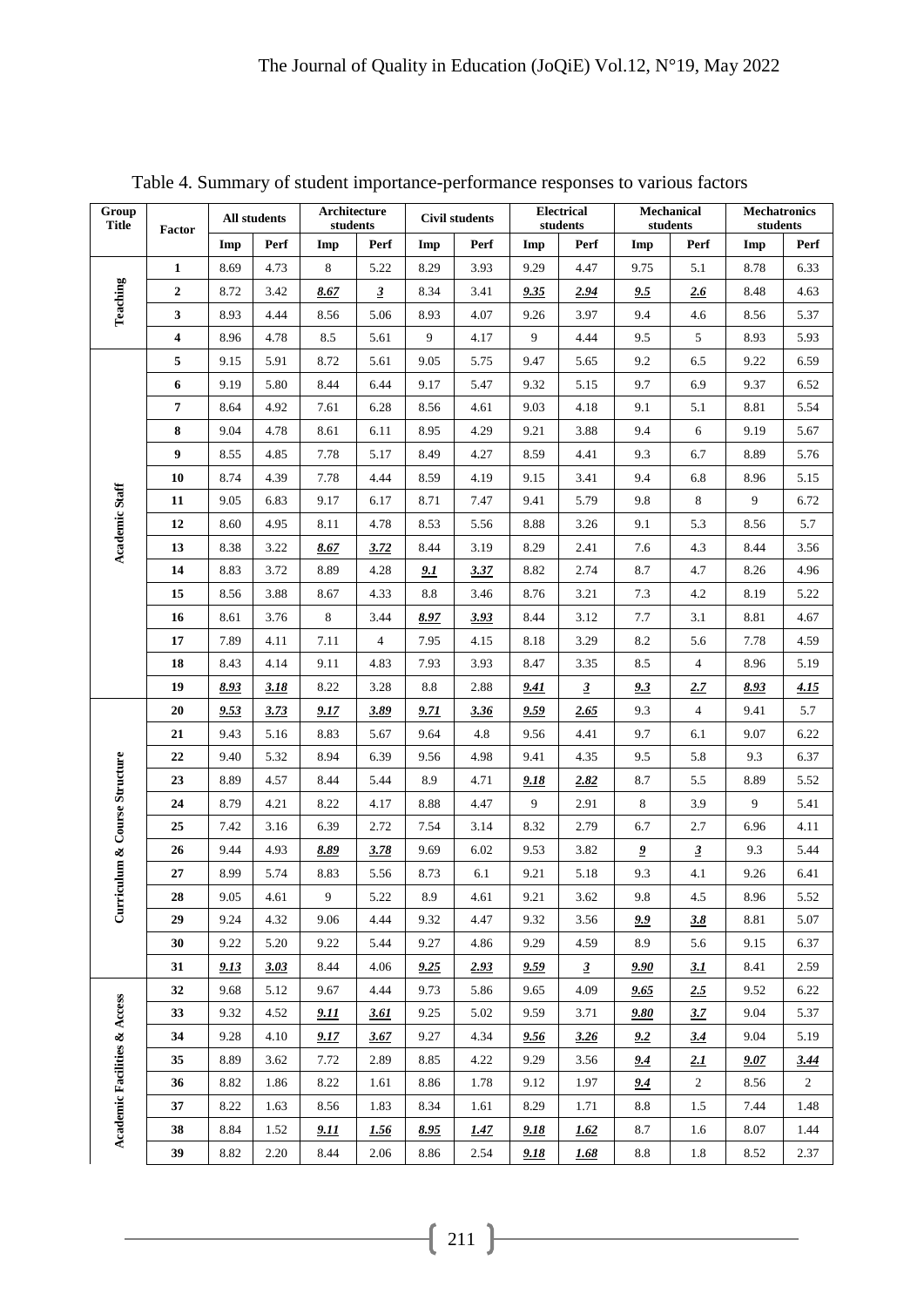| Group<br><b>Title</b>          | Factor | All students |      | Architecture<br>students |                 | <b>Civil students</b> |                | <b>Electrical</b><br>students |      | <b>Mechanical</b><br>students |                | <b>Mechatronics</b><br>students |      |
|--------------------------------|--------|--------------|------|--------------------------|-----------------|-----------------------|----------------|-------------------------------|------|-------------------------------|----------------|---------------------------------|------|
|                                |        | Imp          | Perf | Imp                      | Perf            | Imp                   | Perf           | Imp                           | Perf | Imp                           | Perf           | Imp                             | Perf |
|                                | 40     | 7.68         | 2.58 | 8.22                     | 2.33            | 7.88                  | 2.88           | 7.62                          | 2.24 | 7.7                           | 1.3            | 6.96                            | 3    |
|                                | 41     | 8.26         | 3.57 | 8.61                     | 3.83            | 8.32                  | 4.08           | 8.35                          | 2.85 | 7.2                           | 2.5            | 8.15                            | 3.56 |
|                                | 42     | 9.11         | 5.24 | 8.5                      | 4.83            | 9.27                  | 5.95           | 9.62                          | 5.41 | 9.3                           | 4.2            | 8.48                            | 4.15 |
|                                | 43     | 9.13         | 6.39 | 8.78                     | 5.5             | 9.25                  | $\tau$         | 9.35                          | 6.18 | 9.2                           | 5.7            | 8.78                            | 6.19 |
|                                | 44     | 9.04         | 5.99 | 8.78                     | 5.44            | 9.08                  | 6.51           | 9.29                          | 6.35 | 8.5                           | 3.7            | 9                               | 5.59 |
|                                | 45     | 9.01         | 5.14 | 9.28                     | 3.44            | 9.2                   | 6.14           | 9.09                          | 4.88 | 8.7                           | 3.2            | 8.44                            | 5.15 |
|                                | 46     | 9.24         | 1.94 | 8.94                     | 1.39            | 9.51                  | 1.66           | 9.53                          | 2.35 | $\overline{\mathbf{2}}$       | 1.9            | 8.56                            | 2.41 |
|                                | 47     | 9.22         | 3.74 | 9.39                     | 3.78            | 9.31                  | 3.73           | 9.38                          | 4.12 | $\overline{\mathbf{2}}$       | 2.2            | 8.81                            | 3.85 |
|                                | 48     | 9.31         | 4.19 | 9.5                      | 3.61            | 9.34                  | 4.69           | 9.59                          | 3.91 | 8.6                           | 3.8            | 9.04                            | 3.96 |
|                                | 49     | 9.49         | 2.74 | 9.17                     | 3.06            | 9.71                  | 2.61           | 9.74                          | 2.59 | $\overline{\mathbf{2}}$       | 2.8            | 9.07                            | 2.96 |
|                                | 50     | 9.43         | 3.04 | 9.56                     | 3.17            | 9.42                  | 2.75           | 9.76                          | 2.79 | 8.6                           | 3.7            | 9.22                            | 3.67 |
| <b>Administrative Services</b> | 51     | 9.29         | 2.93 | 9.39                     | 2.61            | 9.44                  | 3.08           | 9.59                          | 2.5  | 7.8                           | $\overline{4}$ | 9.07                            | 2.93 |
|                                | 52     | 9.15         | 3.86 | 8.89                     | 3.5             | 9.12                  | 4.34           | 9.35                          | 3.18 | 8.7                           | 4.4            | 9.3                             | 3.7  |
|                                | 53     | 9.09         | 2.66 | 9.17                     | 3.33            | 9.22                  | 2.34           | 9.26                          | 2.47 | 8.8                           | 3              | 8.67                            | 3    |
|                                | 54     | 9.10         | 2.52 | 8.56                     | 3.06            | 9.19                  | 2.37           | 9.59                          | 2.21 | 9.1                           | <u>1.8</u>     | 8.67                            | 3.15 |
|                                | 55     | 9.21         | 1.51 | 8.94                     | 1.61            | 9.46                  | 1.22           | 9.56                          | 1.44 | 9.2                           | 2.1            | 8.41                            | 1.93 |
|                                | 56     | 9.08         | 4.39 | 8.72                     | 3.44            | 9.32                  | 5.08           | 9.32                          | 4.03 | 8                             | 4.4            | 8.89                            | 3.96 |
|                                | 57     | 8.61         | 3.83 | 8.56                     | 5.44            | 8.66                  | 3.68           | 8.65                          | 2.74 | 9.3                           | $\overline{4}$ | 8.26                            | 4.41 |
|                                | 58     | 8.91         | 2.39 | 8.28                     | 2.89            | 8.69                  | 2.32           | 9.71                          | 1.85 | 9.4                           | 2.8            | 8.63                            | 2.74 |
| Development<br>Personal        | 59     | 9.18         | 2.28 | $\overline{\mathbf{2}}$  | 2.61            | 9.19                  | 2.22           | 9.65                          | 1.68 | 9.5                           | $\overline{3}$ | 8.56                            | 2.7  |
|                                | 60     | 9.20         | 2.71 | 9.17                     | 3.11            | 9.08                  | 2.88           | 9.76                          | 1.91 | 9.8                           | $\mathbf{3}$   | 8.56                            | 2.96 |
|                                | 61     | 9.52         | 2.28 | 9.44                     | 2.11            | 9.51                  | 2.27           | 9.85                          | 1.88 | 9.2                           | 3.2            | 9.3                             | 2.59 |
| Career                         | 62     | 9.41         | 2.36 | 9.11                     | 3.44            | 9.41                  | 2.42           | 9.71                          | 1.47 | 9.4                           | 3.2            | 9.26                            | 2.33 |
| Prospects                      | 63     | 9.34         | 2.43 | 9.5                      | 2.11            | 9.24                  | 2.76           | 9.53                          | 1.91 | 9.4                           | 2.9            | 9.19                            | 2.37 |
|                                | 64     | 9.59         | 2.45 | 9.83                     | 2.33            | 9.64                  | 2.64           | 9.62                          | 2.03 | 9.85                          | 2.6            | 9.15                            | 2.59 |
|                                | 65     | 9.23         | 6.86 | 9.61                     | 7.67            | 9.03                  | 7.07           | 9.47                          | 6.26 | 9.5                           | 5.5            | 9                               | 7.11 |
|                                | 66     | 9.14         | 6.62 | 9.56                     | 7.39            | 9                     | 6.37           | 9.35                          | 6.47 | 9.10                          | 6.4            | 8.56                            | 6.93 |
|                                | 67     | 9.65         | 6.04 | 9.33                     | 6.94            | 9.76                  | 6.14           | 9.74                          | 5.38 | 9.5                           | 4.9            | 9.56                            | 6.48 |
|                                | 68     | 9.20         | 2.19 | 9.06                     | 2.89            | 9.17                  | 1.76           | 9.24                          | 2.03 | 9.3                           | 2.3            | 9.26                            | 2.81 |
|                                | 69     | 9.20         | 4.83 | 9.11                     | 4.28            | 9.15                  | 5.05           | 9.47                          | 4.32 | $\overline{\mathbf{z}}$       | 3.9            | 9.11                            | 5.7  |
|                                | 70     | 9.07         | 4.14 | 9                        | 4.44            | 9.15                  | $\overline{4}$ | 9.18                          | 3.88 | 8.8                           | 3.6            | 8.93                            | 4.78 |
|                                | 71     | 9.70         | 5.46 | 9.67                     | $7\phantom{.0}$ | 9.69                  | 5.81           | 9.82                          | 3.74 | 9.4                           | 5.4            | 9.7                             | 5.85 |
| Other                          | 72     | 7.34         | 5.20 | 6.89                     | 6.83            | 7.17                  | 4.69           | 7.62                          | 4.35 | 8.3                           | 7.1            | 7.33                            | 5.56 |
|                                | 73     | 8.53         | 5.10 | 8.44                     | 5.11            | 8.85                  | 5.24           | 8.5                           | 4.44 | 7.7                           | 4.9            | 8.22                            | 5.7  |
|                                | 74     | 8.07         | 4.80 | 7.28                     | 5.22            | 7.75                  | 4.44           | 8.5                           | 4.74 | 7.2                           | 3.3            | 9.11                            | 5.93 |
|                                | 75     | 7.50         | 2.70 | 6.56                     | 2.44            | 7.63                  | 2.75           | 8.12                          | 2.24 | 6.2                           | 2.2            | 7.56                            | 3.52 |
|                                | 76     | 8.50         | 2.53 | 8.5                      | 2.33            | 8.47                  | $\mathfrak{Z}$ | 8.74                          | 1.79 | 7.9                           | 2.1            | 8.48                            | 2.7  |
|                                | 77     | 9.37         | 5.22 | 8.56                     | 6.94            | 9.41                  | 5.29           | 9.76                          | 4.18 | 9.2                           | 4.4            | 9.41                            | 5.52 |
|                                | 78     | 8.09         | 5.51 | 7.83                     | 7.56            | 8.25                  | 5.34           | 8.65                          | 5.71 | 8.7                           | 5.8            | $\tau$                          | 4.19 |
|                                | 79     | 8.16         | 4.64 | 7.33                     | 5.56            | 8.27                  | 4.1            | 8.26                          | 4.68 | $\!\!\!\!\!8.8$               | 3.6            | 8.11                            | 5.52 |
|                                | Mean   | 8.92         | 4.04 | 8.66                     | 4.24            | 8.94                  | 4.08           | 9.17                          | 3.51 | 8.91                          | 3.96           | 8.73                            | 4.54 |

# The Journal of Quality in Education (JoQiE) Vol.12, N°19, May 2022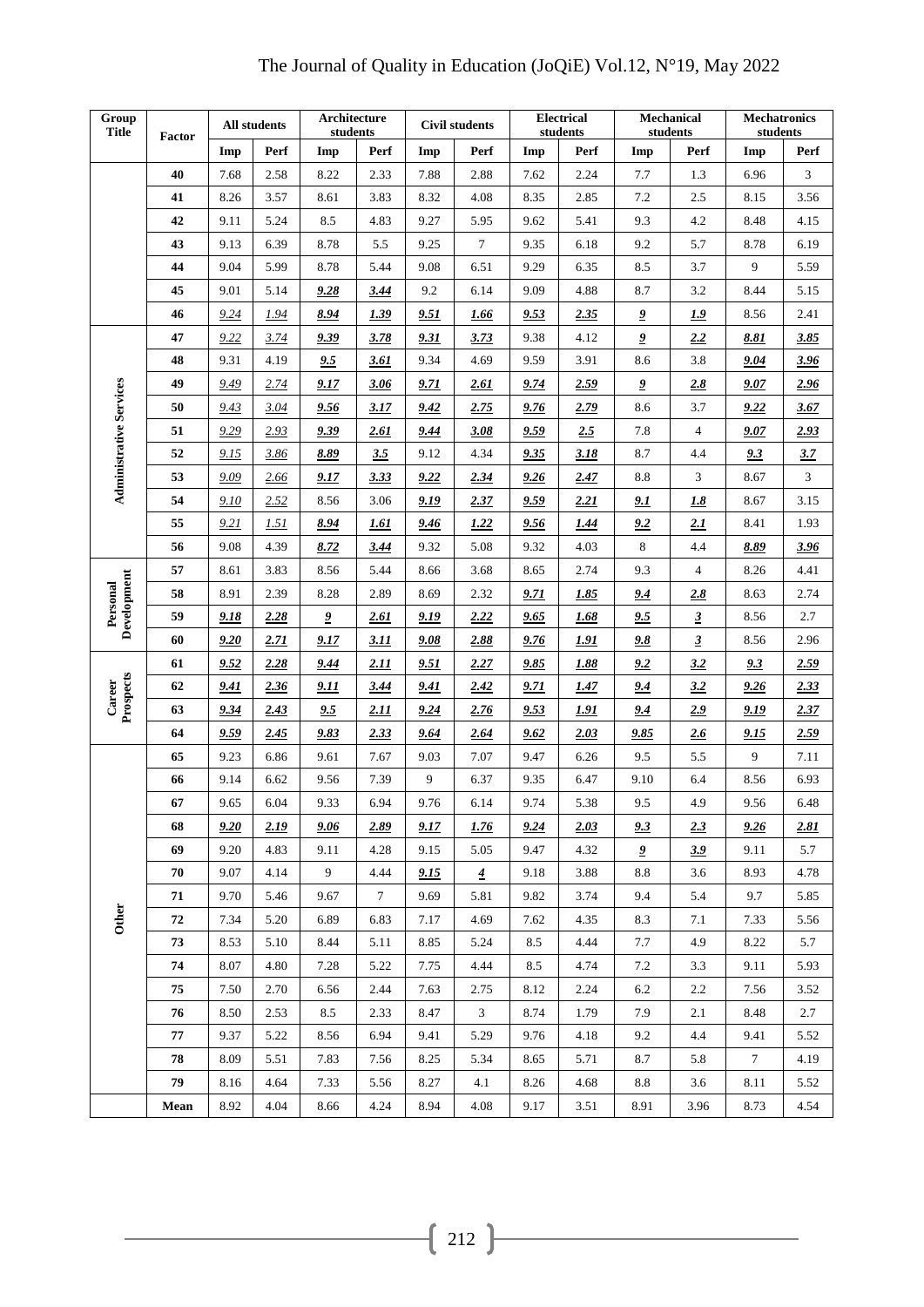

Figure 4. Importance -Performance Relationship for all students

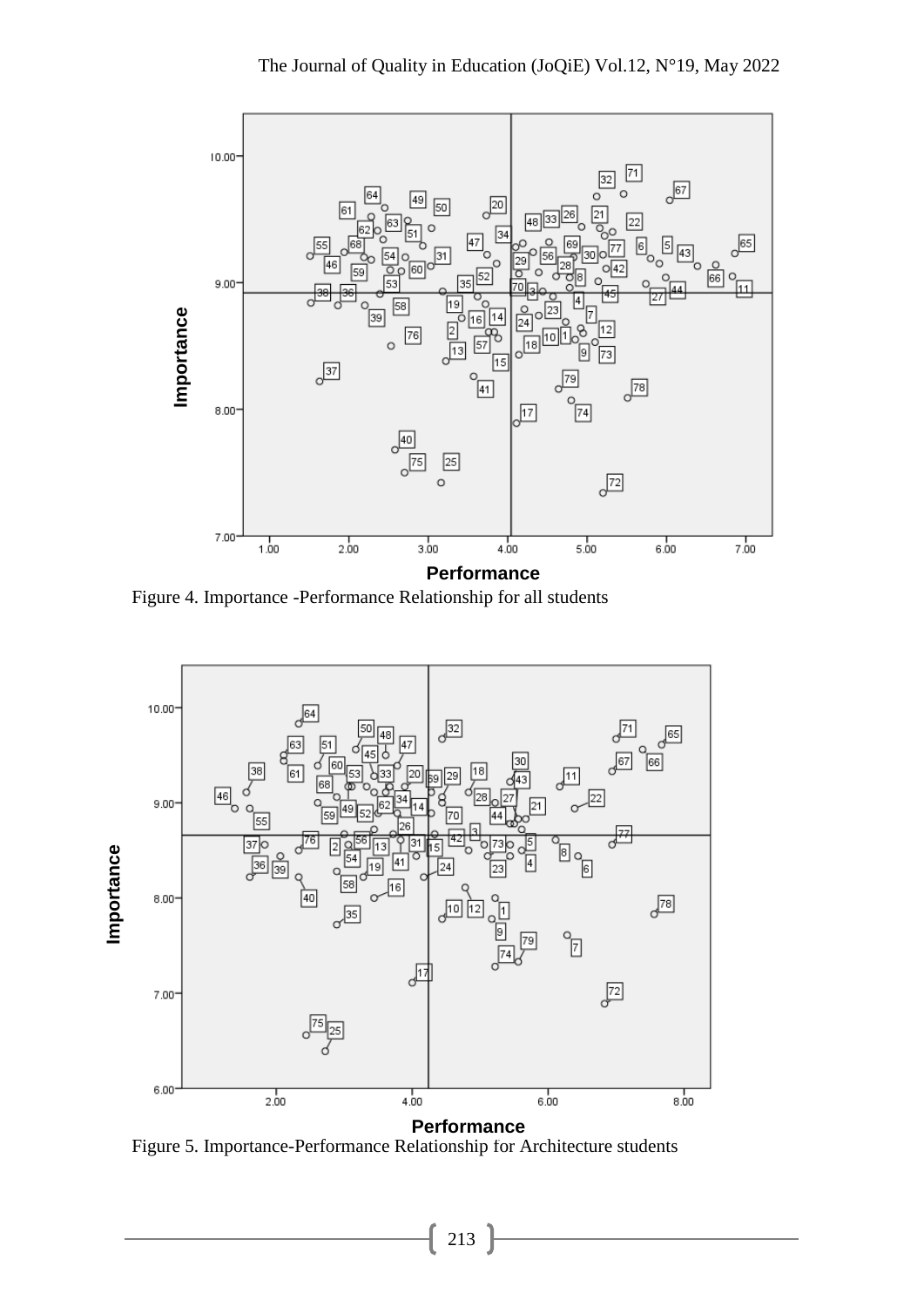

Figure 6. Importance-Performance Relationship for Civil Students



Figure 7. Importance-Performance Relationship for Electrical students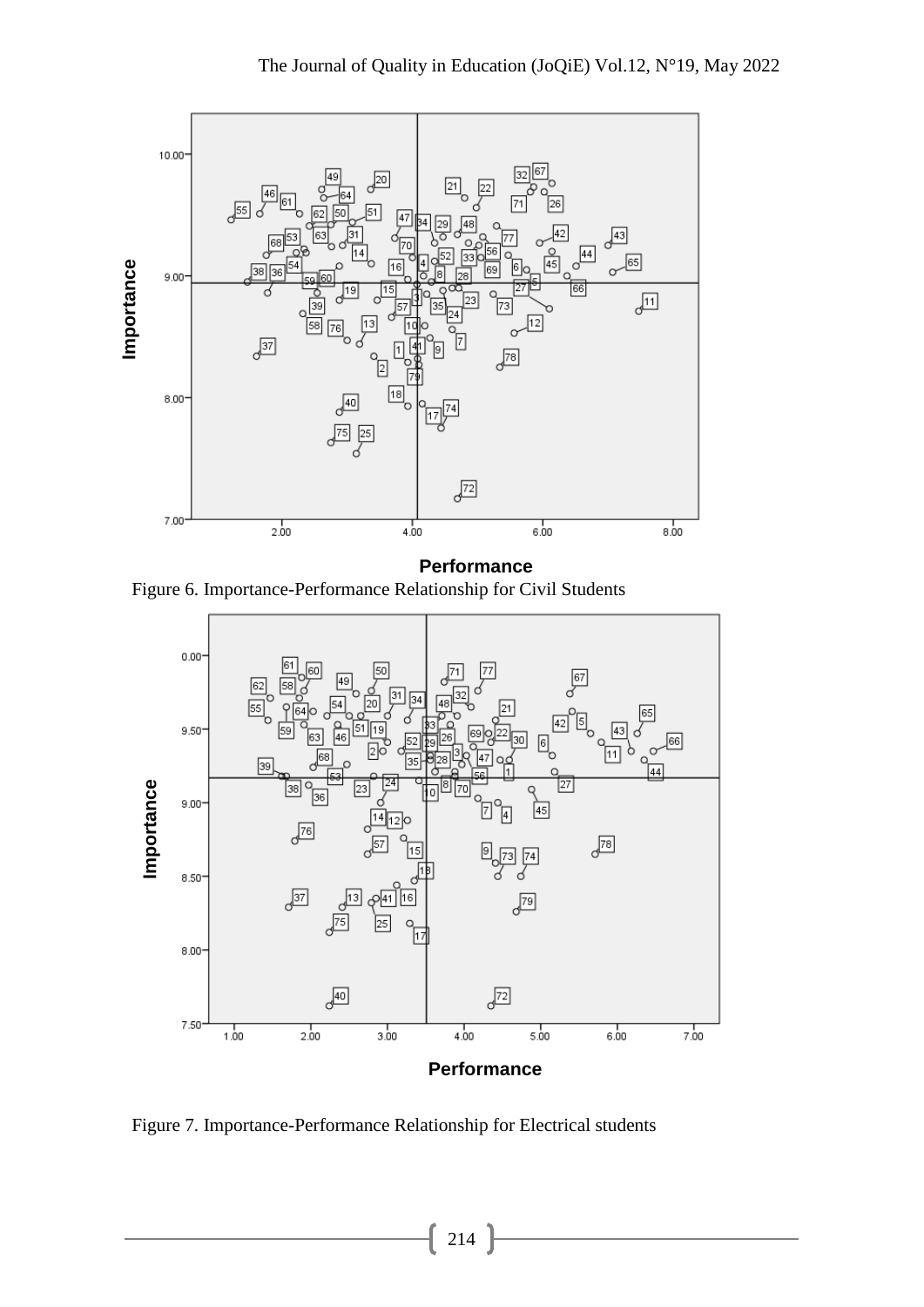

Figure 8. Importance-Performance Relationship for Mechanical students



Figure 9. Importance-Performance Relationship for Mechatronics students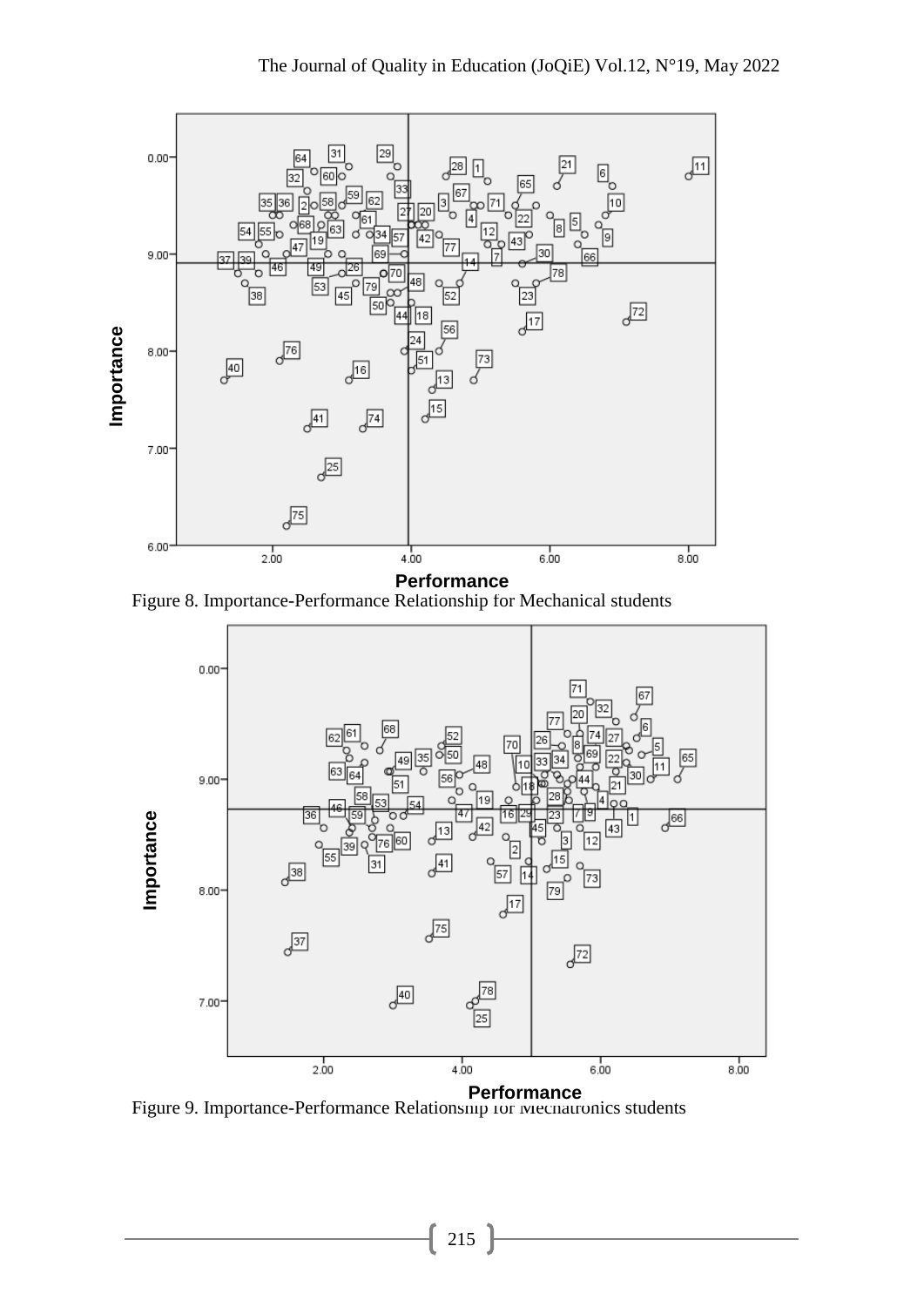## **Analysis:**

From Table 2 above, it is seen that the highest performance ratings came from the mechatronics department students followed by architectural followed by civil students. All the means are higher than the average student body. The mechanical and electrical students rated performance lower than the average of the student body showing dissatisfaction of the students.

Figure 4 to Figure 9 provide a diagrammatical presentation of the results of the entire student body and for each department. The performance-importance graphs are a simple and effective way to assess student satisfaction in the listed factors. In general, there are four quarters low to high performance and low to high importance. The quarter of interest is the high importance with low performance as this indicates what factors to pay attention to correcting. The following paragraphs present the analysis of the findings according to the whole student body as well as each department singly for each group of factors.

The analysis found the demographic factors were not a factor in the responses of the students in terms of age, gender or paying or non-paying. However, there were differences in responses depending on the department. The following tables provide a summary of the results of factors for each group which students found of high importance with low performance.

The first basic group was the Teaching group with four factors with the results as shown in Table 3. The second factor (quality of seminars) was found to be unimportant and the performance was rated as low. The exception was provided by the architectural, electrical and mechanical students. This reflects the student need in these departments for more individual attention and hands on experience to be provided through seminars.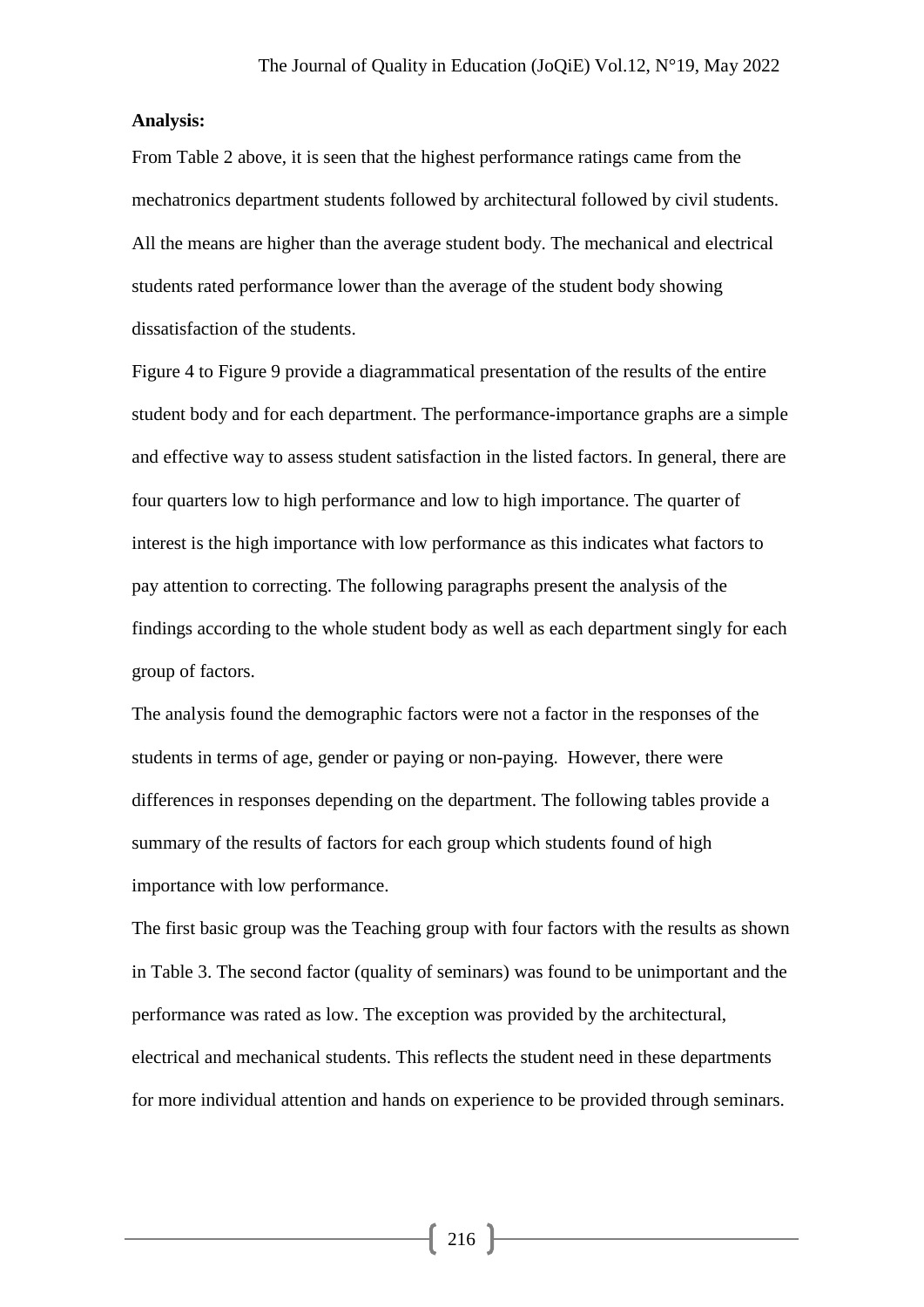The second group of factors, Academic Staff, included factors such as academic staff qualifications, experience knowledge and communication skills. The general student body, especially electrical, mechanical and mechatronics viewed factor 19 (flexibility in the grading system) as important but performance was rated low. The grading system in the Faculty of Engineering is pre-set based on whether the course is theoretical or practical (i.e. has a practical side such as labs). The university would need to review their grading system to allow for flexibility. Architectural student's responses found that factor 13 (willingness to provide individual attention) was important and performance was rated low where these students needed academic staff to be more willing to provide individual attention. Civil engineering students viewed factor 14 (prompt and efficient feedback on work) and factor 16 (faculty evaluation system) as important and was rated low. Civil students need more prompt and efficient feedback on their work as well as more flexibility on evaluation of students. The civil engineering student body constitutes about half of all students in the Faculty of Engineering, and thereby, the staff is slower in providing feedback and less able to evaluate their students.

The third group of factors was grouped under Curriculum and Course Structure. Factors under this group heading included curriculum design, course content and book, structure of courses, laboratories and course flexibility and evaluation and faculty training by the university. The general body of students found that there is a need to pay attention to the curriculum design and planning (factor 20) with up-to-date information as they viewed this factor as important and rated it low. There is a need to update the course curriculum and plan. A similar conclusion was found for faculty training by the university authority (factor 31) with the exception of architectural and mechatronics students who viewed this factor as unimportant. There is a need to develop a training program for faculty staff by the university. The structure of courses (factor 23) was rated important where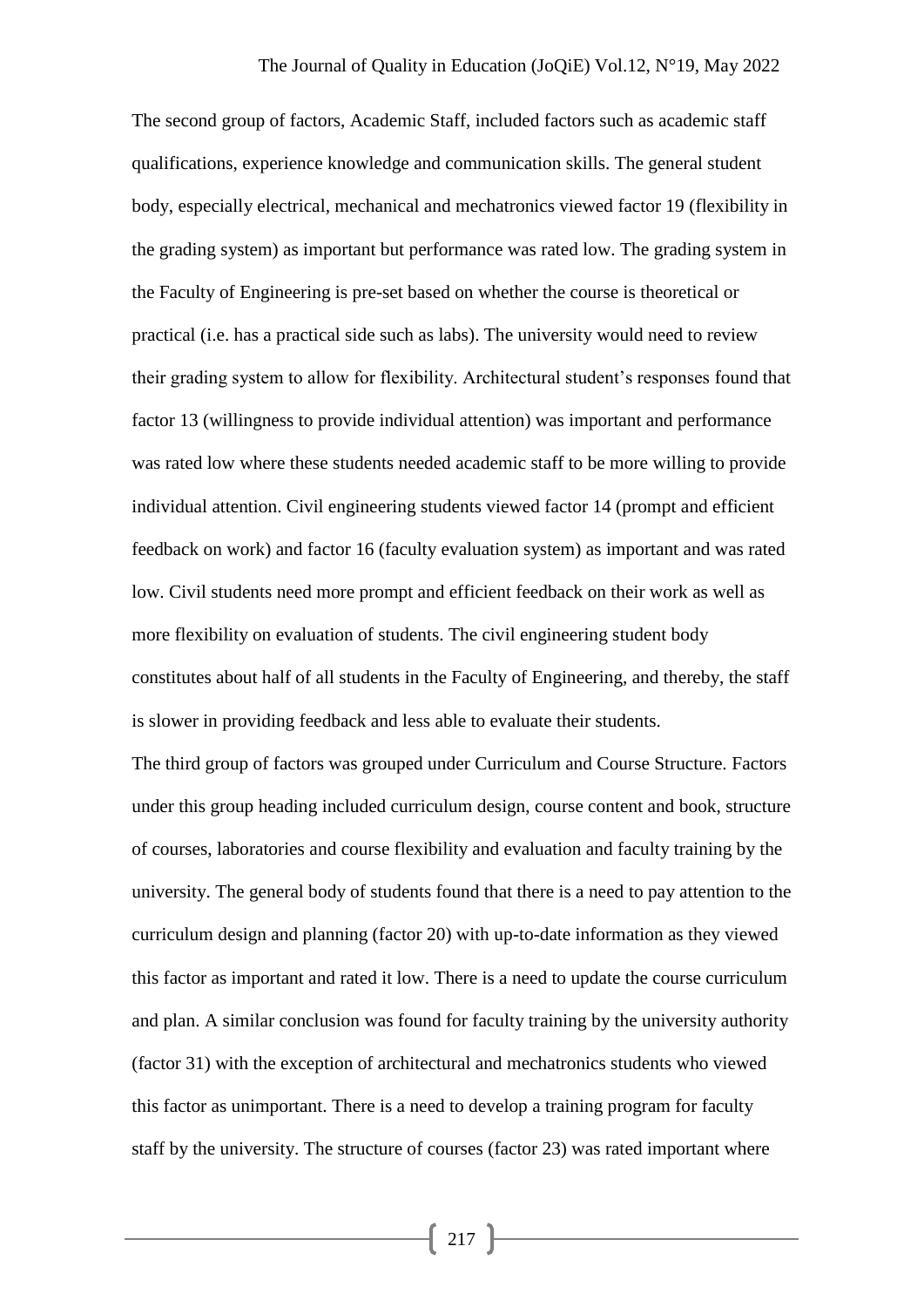performance was low only by electrical students showing a need to pay attention to the structure of courses. The electrical department shall need to review the structure of their courses. Architectural and mechanical students viewed the laboratory curriculum (factor 26) as important but rating performance low. The laboratory curriculum requires a review and updating the courses and laboratories themselves. Factor 29 (course flexibility) was rated important with low performance by mechanical students only viewing the need for attention to course flexibility. There is a need to review the course grading system in place now.

The fourth group of factors was grouped under Academic Facilities and Access. There were 14 factors under this group. The general student body found that the electronic library (factor 46) was important but rated the performance low with the exception of mechatronics students who viewed this as unimportant. Generally, there is a need to provide an electronic library where at the time of the survey there was no electronic library. Adequate classes and laboratories (factor 32) were viewed as important with low performance only by the mechanical students. There is a need to upgrade the class and laboratory facilities. Factor 33 (quality of academic facilities and learning resources) was rated important with low performance only by architectural and mechanical students showing the need to pay attention to the quality of academic facilities and learning resources. Factor 34 (access to academic facilities and learning resources) was rated important with low performance only by architectural, electrical and mechanical students showing the need to pay attention to the access to academic facilities and learning resources as well as enhancing the facilities. The various departmental students voiced the need for attention to student accommodation (factor 35), catering services (factor 36), medical facilities (factor 38), the difficulty of access to administration (factor 39) and library working hours (factor 45) rating the importance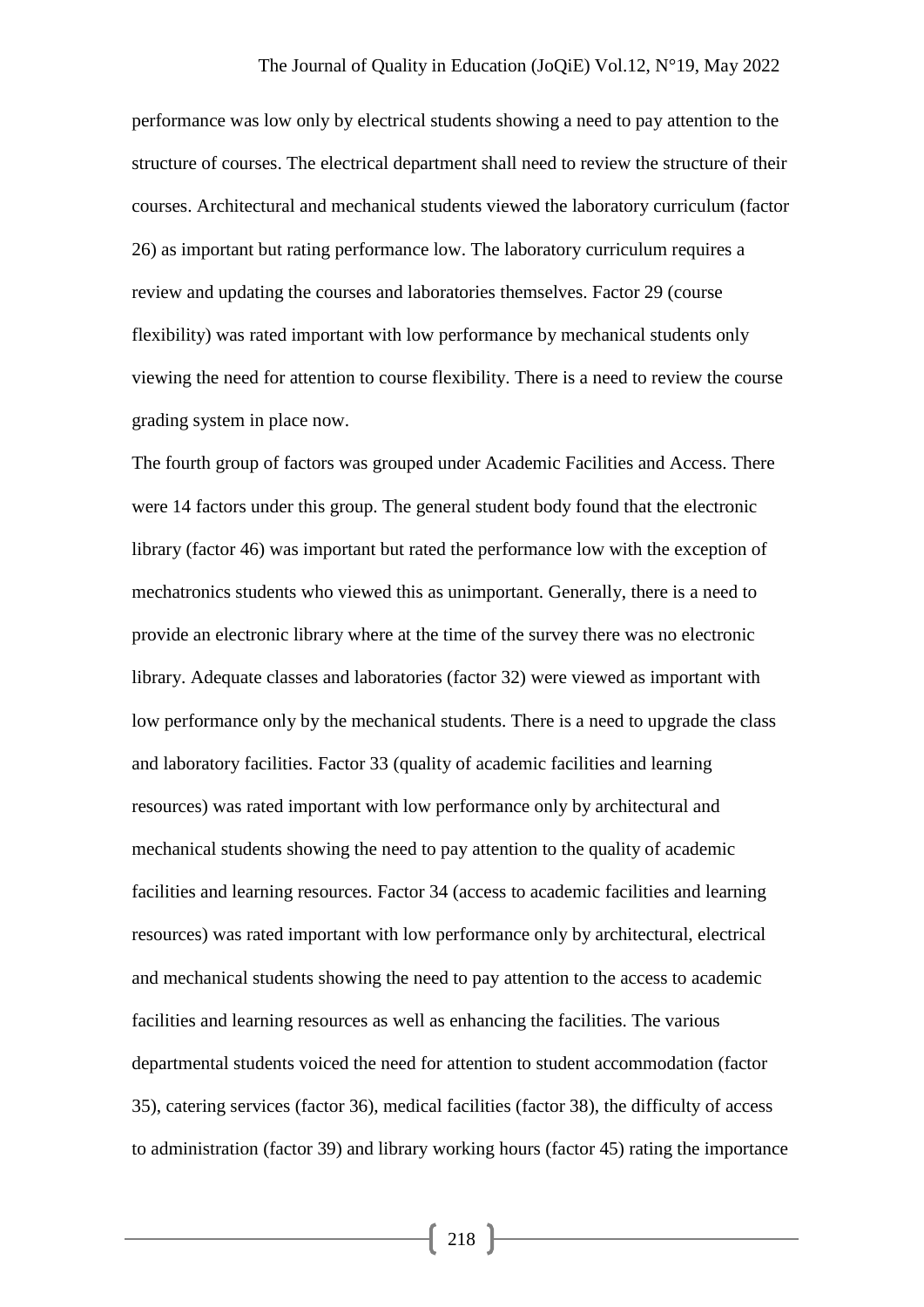as high with low performance. Accommodation, catering services, medical facilities need to be provided for the students. Furthermore, access to administration needs to be easier and systemized and library working hours needs to be extended.

The fifth group of factors was grouped under Administrative Services. There were 10 factors regarding administrative staff, IT support, internet and working hours (factors 47 to 56). There was a general agreement of the student body that this group of factors was rated highly important with poor performance, with the exception of factor 48 (availability of administrative staff) and factor 56 working hours which were rated as unimportant. Administrative services require urgent attention by establishing a new administrative system and train the staff on new administrative procedures.

The sixth group of factors was grouped under Personal Development. The four factors in this group were; social opportunities (factor 57), careers service (factor 58), student welfare (factor 59) and provision of other facilities and services (factor 60). Electrical and mechanical students viewed careers services as important with low performance, thereby, attention is required to be paid to careers services to link with industry to provide job opportunities for the new graduates. The general student body viewed a need to pay attention to student welfare and provision of other facilities and services with the exception of mechatronics students who viewed these factors as unimportant. The Faculty of Engineering should review its policies such that student welfare is a priority and should also plan for the development of facilities and services to suit the needs of the students.

The seventh group of factors was grouped under Career Prospects. There were four factors included in this group. They are employment opportunities (factor 61), postgraduate programs (factor 62), studies abroad (factor 63) and business links (factor 64). The general student body viewed these factors as important with low performance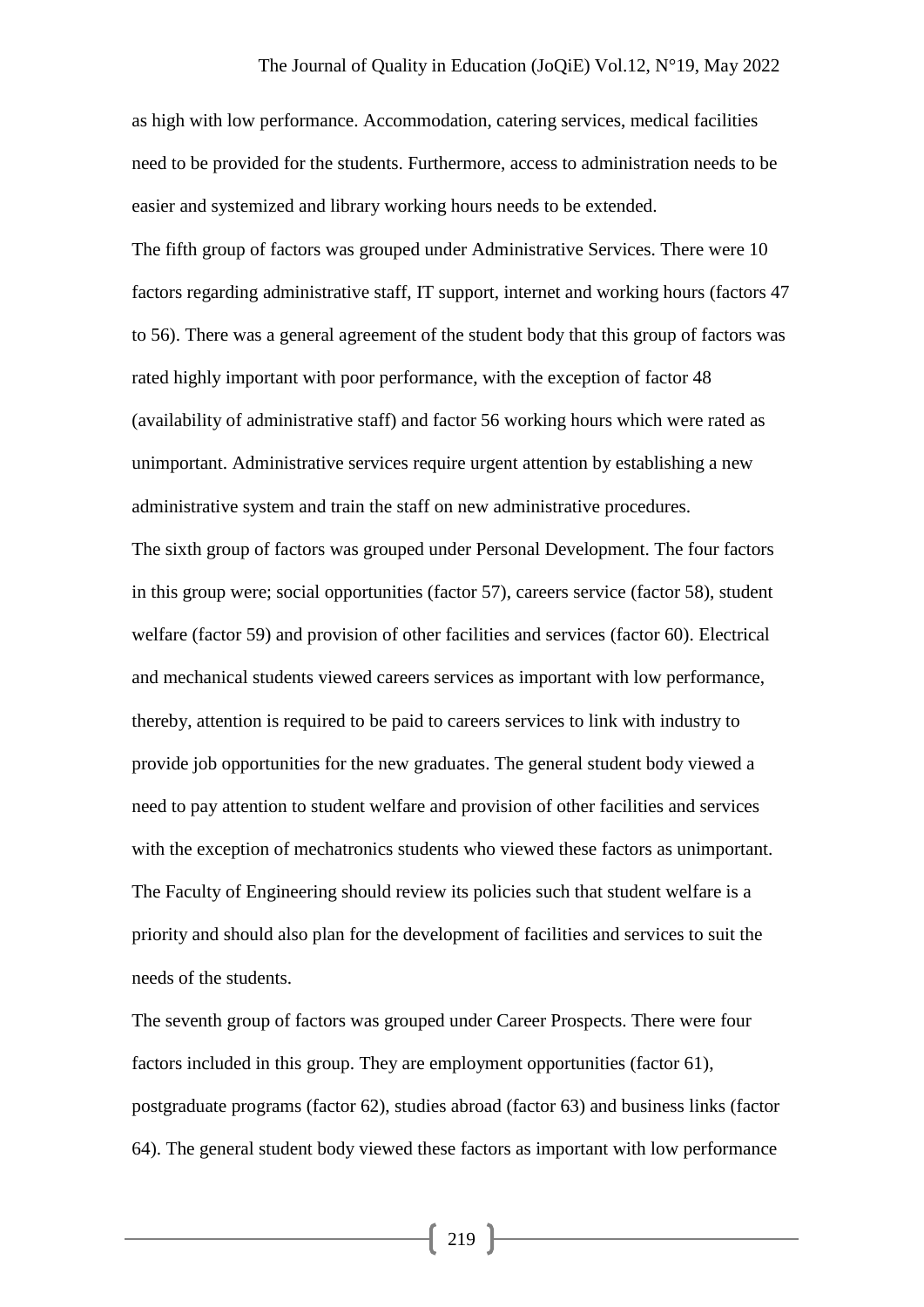signalling that all factors in this group required attention. The Faculty of Engineering needs to establish links with the industry to provide employment opportunities to graduates as well as provide guidance in the required postgraduate curriculum for further study.

The eighth and last group of factors was grouped under 'Other'. There were 15 factors in this group where the student body without exception found this factor important with low performance voicing the need to pay attention to the internal student feedback systems (factor 68). Mechanical students voiced the need to pay attention to admissions procedures (factor 69)and civil students voiced the need to pay attention to providing previous results faster (factor 70). The student feedback system needs to be upgraded as well as admissions procedures. There is also a need to provide results faster. An electronic system may assist in this regard.

#### **Conclusions:**

#### *Teaching*

It is important not to rely on the classical lectures and teaching methods. There is a need to provide additional learning methods such as and seminars to add to the subject matter. This would provide students with a more thorough understanding of the subjects.

#### *Academic Staff*

The grading system is pre-set at Sana'a University in general. This does not allow academic staff any flexibility in the grading system. This needs to be corrected to allow academic staff a reasonable amount of flexibility. Furthermore, there are subjects deemed as 'theoretical' and are graded based on classwork and final exam. In reality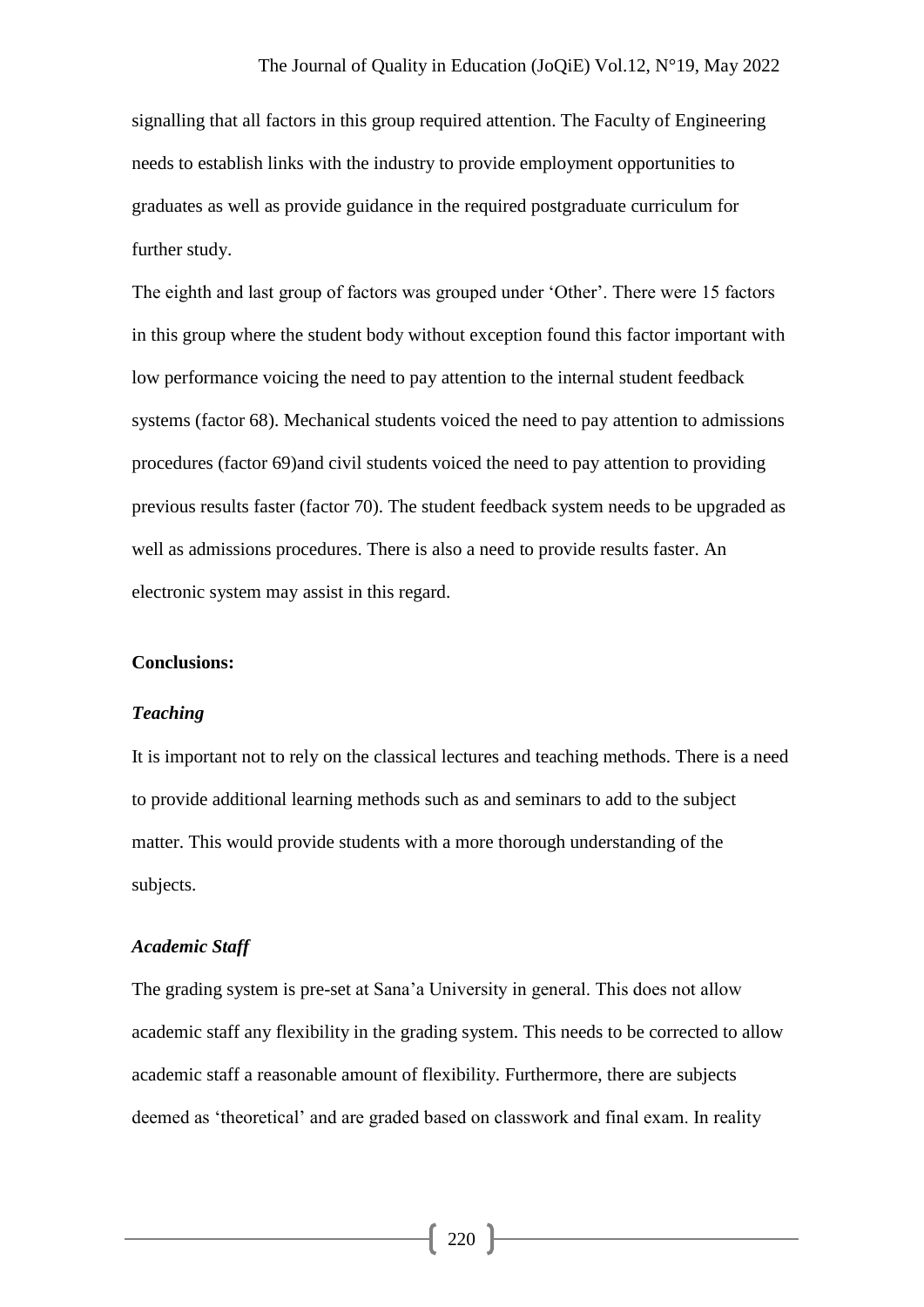there are classes that include projects and research which are not incorporated in the grading system such as the 'Project Management' course.

The academic staff need to provide more individual attention to their students, particularly in departments which work on that basis such as architecture. The number of civil engineering students is large in comparison to the other departments. The grading and evaluation of the students consume time and individual evaluation of students becomes difficult. A method must be devised to speed up the grading and provide better evaluation of students.

#### *Curriculum and Course Structure*

The curriculum and course structures generally need to be re-evaluated and improved. This is particularly true for such departments as the electrical department where advances in the industry require the course structure and contents to be updated more regularly. Courses need to be designed and planned with course flexibility in mind. Additionally, new academic staff should be provided training by the university regarding teaching skills and methods in order to teach courses in a proper manner.

#### *Academic Facilities and Access*

The academic facilities at the Faculty of Engineering need upgrading as the students responded. The students viewed that there is a need for an electronic library. (An electronic library was being implemented at the time and should be of use by the coming year). Other students at various departments found the need to the quality of, and ease of access to, academic facilities and learning resources including the adequacy of classrooms and laboratories. Generally, attention needs to be paid to student accommodation, catering services and medical facilities. There is a need to extend library working hours to accommodate student schedules.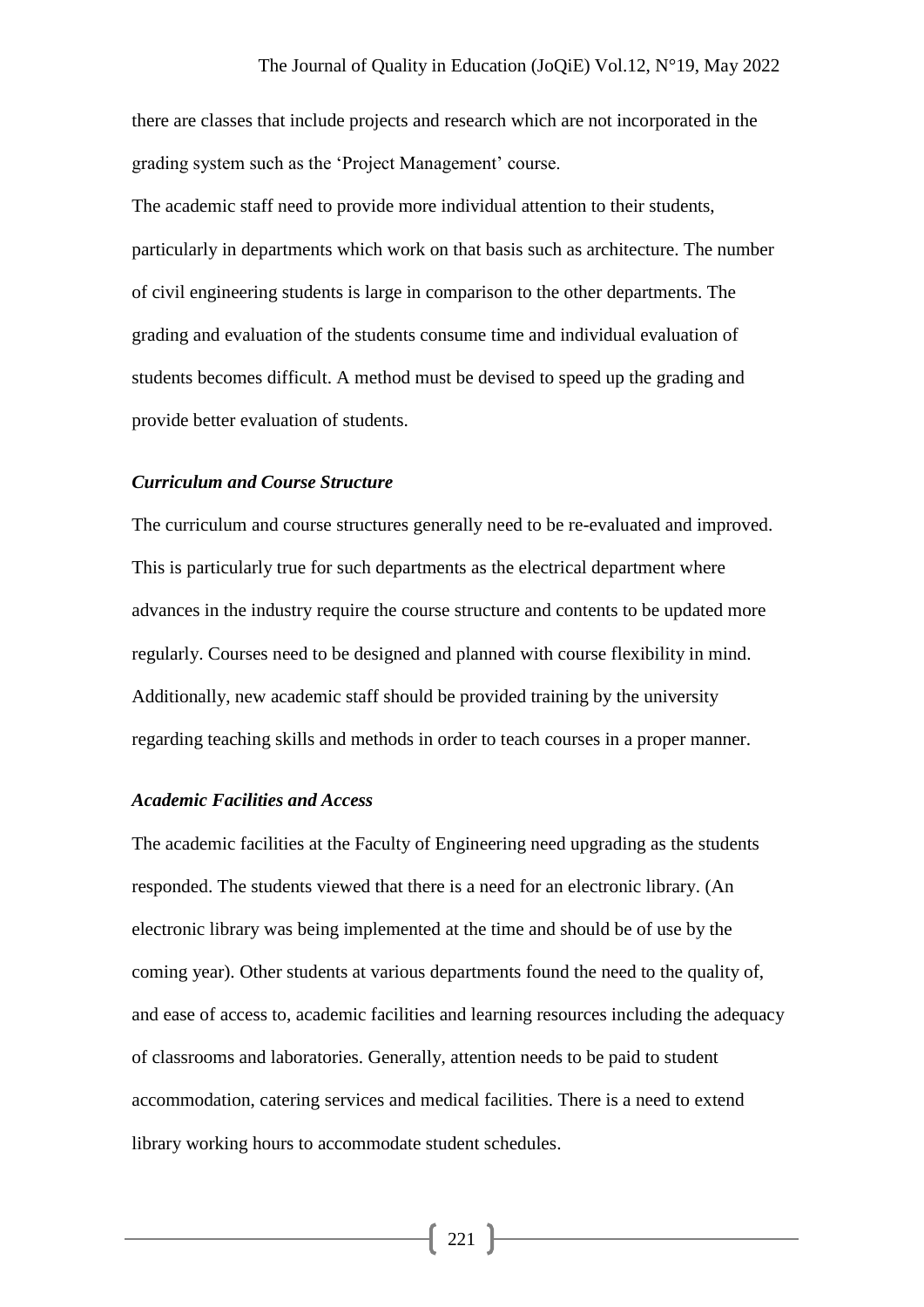#### *Administrative Services*

It is evident from the student survey that there is a major problem regarding administration and the services they provide. The only factor found to be appropriate in this group was the working hours. There are issues with IT support and internet (which is not available on campus) as well as required information to be provided such as procedures.

#### *Personal Development*

The Faculty of Engineering has generally not played a role in the personal development of the students. This was clear in the responses where the entire student body thought that student welfare and provision of other facilities were important and where attention was lacking. Students in two departments added career services as needing attention.

### *Career Prospects*

Career prospects for the general student body were important but where attention needs to be provided. This includes all the factors in the group without exception and was voiced by all departments. The Faculty of Engineering has made attempts at connecting students with the industry but these have been lacking a coordinated effort making it ineffective.

### *Other*

The students find it important to have in place a feedback system that is fast and effective. This is an area where the various departments' performance is not good. The need to submit results in a timely manner is needed for grading and admissions procedures need to be shortened. The Faculty of Engineering has been working on these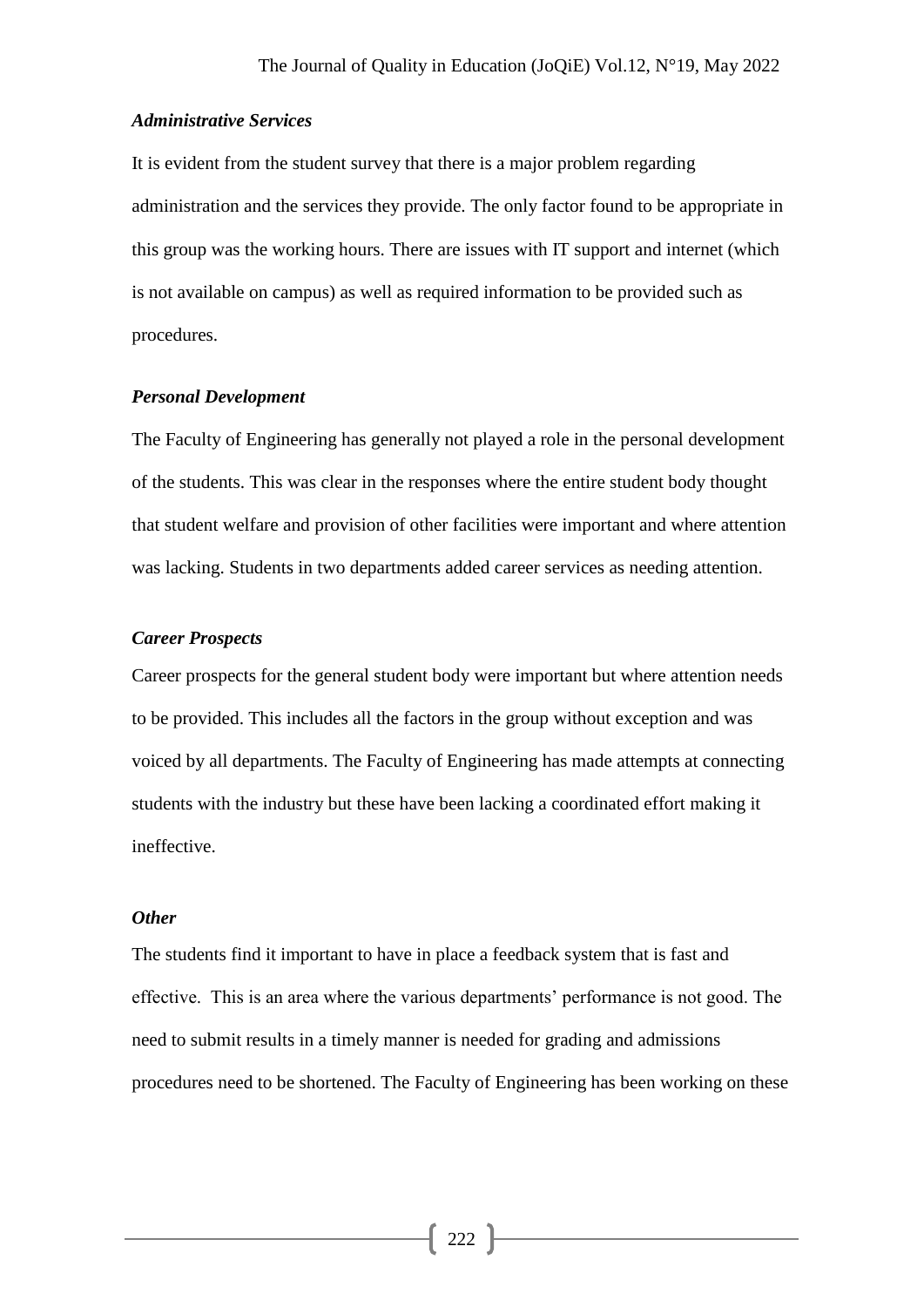issues and has succeeded in reducing the admissions procedures to two days. However, the grading system still needs to be worked on.

# **Limitations and further research:**

This study was performed for satisfaction from the perspective of the student and in one faculty at Sana'a University. Further research should be performed to get the perspectives of other stakeholders such as teachers and parents. It would be viable to perform such surveys regularly to gauge student satisfaction on the same factors in light of improvements being made. Further research may be performed across institutions to compare policies and procedures.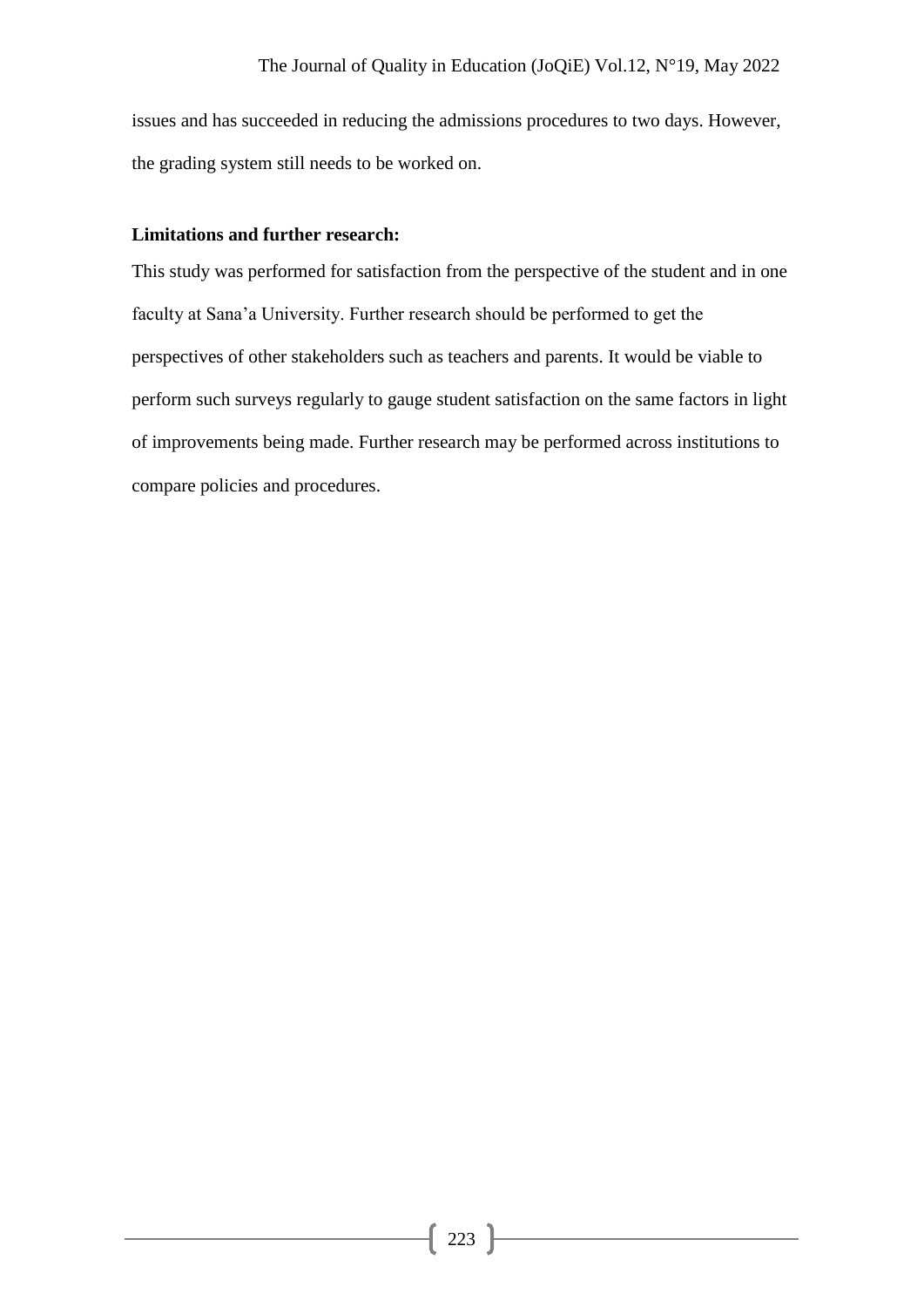# **Bibliography**

Abdullah, F., 2006. Measuring service quality in higher education: HEdPERF versus SERVPERF. *Marketing Intelligence & Planning,* 24(1), pp. 31-47.

Abdullah, F., 2006. The development of HEdPERF: a new measuring instrument of service quality for the higher education sector. *International Journal of Consumer Studies,* 30(6), pp. 569-581.

Ahmed, I. et al., 2010. Does service quality affect students' performance? Evidence from institute of higher learning. *African journal of business management,* 4(12), pp. 2527-2533.

Akareem, H. S. & Hossain, S. S., 2016. Determinants of education quality: what makes students' perception different?. *Open Review of Educational Research,* 3(1), pp. 52-67.

Alves, H. & Raposo, M., 2007. Conceptual Model of Student Satisfaction in Higher Education. *Total Quality Management,* Volume 18, pp. 571-588.

Aly, N. & Akpovi, J., 2001. Total quality management in California public higher education. *Quality Assurance in Education,* Volume 9, pp. 127-131.

Andersen, S., Hsu, Y.-C. & Kinney, J., 2016. Using Importance-Performance Analysis to Guide Instructional Design of Experiential Learning Activities. *Online Learning,* 20(4), pp. 186-200.

Anderson, S., Hsu, Y.-C. & Kinney, J., 2016. Using Importance-Performance Analysis to Guide Instructional Design of Experiential Learning Activities. *Online Learning,* 20(4).

Ashraf, M. A., Ibrahim, Y. & Joarder, M. H. R., 2009. QUALITY EDUCATION Management at private universities in Bangladesh: An explaoratory Study. *Jurnal Pendidik dan Pendidikan,*  Volume 24, pp. 17-32.

Ashraf, M., Osman, A. & Ratan, S., 2016. Determinants of quality education in private universities from student perspectives. *Quality Assurance in Education,* Volume 24, pp. 123- 138.

Athiyaman, A., 1997. Linking student satisfaction and service quality perceptions: the case of university education. *European Journal of Marketing,* 31(7), pp. 528-540.

Beaumont, D. J., 2012. *Service Quality in Higher Education: The students' viewpoint.*  Manchester: A dissertation submitted to the University of Manchester for the degree of Bachelor of Science in the Faculty of Humanities.

Brennan, J. & Teichler, U., 2008. The future of higher education and of higher education research. *Higher Education,* 56(3), pp. 259-264.

Brockerhof, L., Huisman, J. & Laufer, M., 2015. *Quality in Higher Education: A Literature Overview,* Ghent: Universiteit Gent, Centre for Higher Education Governanace Ghent.

Butt, B. Z. & ur Rahman, K., 2010. A study examining the students satisfaction in higher education. *Procedia Social and Behavioural Sciences*, pp. 5446-5450.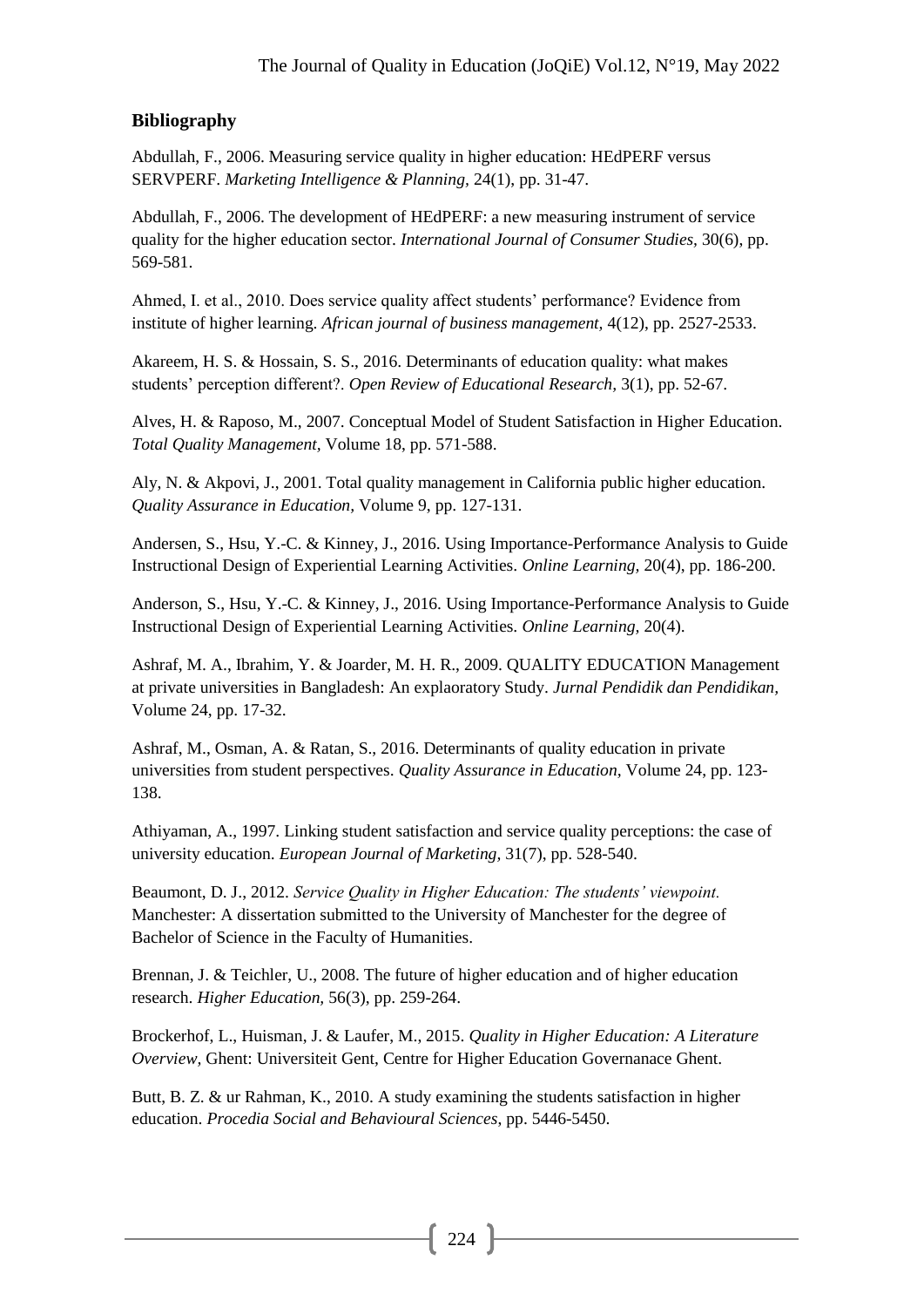Christou, E. & Sigala, M., 2002. Innovation in hospitality and tourism education. *International Journal of Tourism Research,* 4(1), pp. 65-67.

Clewes, D., 2003. A Student-centred Conceptual Model of Service Quality in Higher Education. *Quality in Higher Education,* 9(1), pp. 69-85.

Coombs, P., 1985. *The world crises in education: The view from the eighties.* New York: Oxford University Press.

Cronin Jr, J. & Taylor, S., 1992. Measuring Service Quality - A Reexamination And Extension. *The Journal of Marketing,* Volume 56, pp. 55-68.

Djer, L. et al., 2018. An importance-performance analysis of destination competitiveness factors: case of Jablanica district in Serbia. *Economic Research-Ekonomska Istraživanja,* 31(1), pp. 811-826.

Donaldson, B. & Runciman, F., 1995. Service quality in further education: An insight into management perceptions of service quality and those of the actual service provider. *Journal of Marketing Management,* 11(1-3), pp. 243-256.

Dubovicki, S. & Banjari, I., 2014. Students' attitudes on the quality of university teaching. *Journal of Contemporary Educational Studies,* Volume 2, pp. 42-58.

Dumitriu, D., 2018. Enhancing the Quality of Services and Reputation Level in Technical Engineering Higher Education. *TEM Journal,* 7(2), pp. 381-390.

Emery, C., Kramer, T. & Tian, R., 2001. Customers vs. products: Adopting an effective approach to business students. *Quality Assurance in Education,* Volume 9, pp. 110-115.

Goncalves, J. et al., 2014. Importance-performance analysis: Revisiting a tool for the evaluation of clinical services. *Health,* 6(5), pp. 285-291.

Gruber, T., Fub, S., Voss, R. & Glaser-Zikuda, M., 2010. Examining student satisfaction with higher education services using a new measurement tool. *International Journal of Public Sector Management,* 23(2), pp. 105-123.

Helgesen, U. & Nesset, E., 2007. What accounts for students' loyalty? Some field study evidence. *International Journal of Educational Management,* Volume 21, pp. 126-143.

Katrien Struyven, F. D. &. S. J. (. S. p. a. e. a. a. i. h. e. a. r. A. &. E. i. H. E. 3. 3.-3. D. 1., 2005. Students' perceptions about evaluation and assessment in higher education: a review. *Assessment & Evaluation in Higher Education,* 30(4), pp. 325-341.

Khan, M. M., Ahmed, I. & Nawaz, M. M., 2011. Student's Perspective of Service Quality in Higher Learning Institutions: An evidence Based Approach. *International Journal of Business and Social Science,* 2(11), pp. 159-164.

Leblanc, G. & Nguyen, N., 1997. Searching for excellence in business education: An exploratory study of customer impressions of service quality. *International Journal of Educational Management,* Volume 11, pp. 72-79.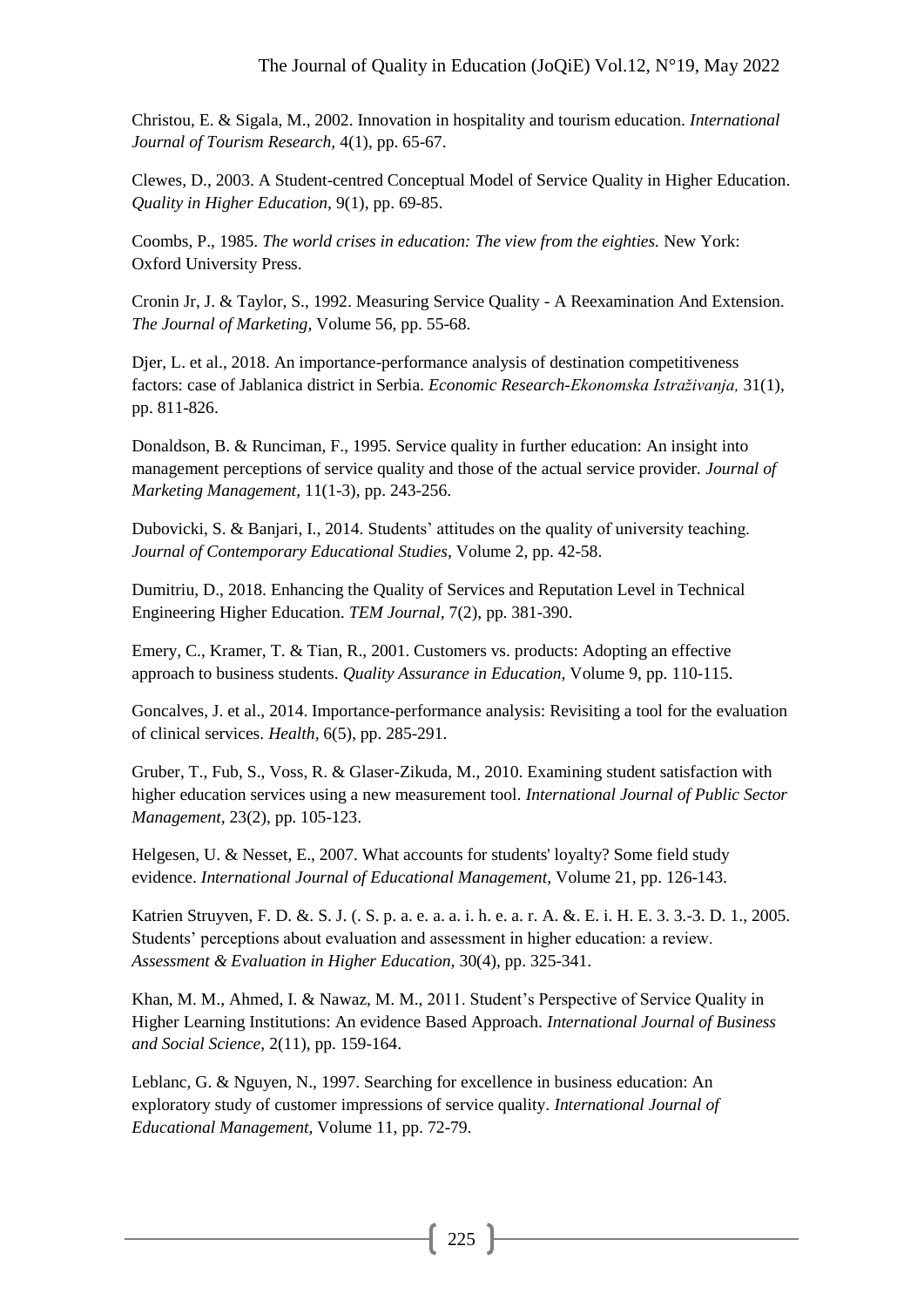Legcevic, J., 2010. Determinants of service quality in higher education. *Interdisciplinary Management Research,* Volume 6, pp. 631-647.

Martilla, J. & James, J., 1977. Importance-Performance Analysis. *Journal of Marketing,* 41(1), pp. 77-79.

Mazzarol, T., Soutar, G. & Thein, H. H., 2000. Critical Success Factors in the Marketing of an Education Institution – A Comparison of Institutional and Student Perspectives. *Journal of Marketing for Higher Education,* 10(2), pp. 39-57.

Michael, S., 1998. Restructuring US higher education: analyzing models for academic program review and discontinuation. *Association for the Study of Higher Education,* 21(4), pp. 377-404.

Nadiri, H., Kandampully, J. & Hussain, K., 2009. Students' perceptions of service quality in higher education. *Total Quality Management & Business Excellence,* Volume 20, pp. 523-535.

Okogbaa, V., 2016. Quality in Higher Education: The Need for Feedback from Students. *Journal of Education and Practice,* 7(32), pp. 139-143.

Ormanović, Š. et al., 2017. IMPORTANCE-PERFORMANCE ANALYSIS: DIFFERENT APPROACHES. *Acta Kinesiologica,* 11(2), pp. 58-66.

Quinn, A., Lemay, G., Larsen, P. & Johnson, D. M., 2009. Service quality in higher education. *Total Quality Management & Business Excellence,* 20(2), pp. 139-152.

Ryan, T., 2015. Quality assurance in higher education: A review of literature. *Higher Learning Research Communications,* 5(4).

Saris, W. E. & Gallhofer, I. N., 2014. *Design, Evaluation, and Analysis of Questionnaires for Survey Research.* 2nd edition ed. Hoboken, New Jersey: John Wiley & Sons, Inc..

Schindler, L., Puls-Elvidge, S., Welzant, H. & Crawford, L., 2015. Definitions of Quality in Higher Education: A Synthesis of the Literature. *Higher Learning Research Communications,*  5(3).

Sefer, A., Zeliha, B. & Senem, Ş. E., 2017. An Evaluation of Service Quality in Higher Education: Marmara and Niğde Omer Halisdemir Universities' Department of Education Students. *Universal Journal of Educational Research,* Volume 5, pp. 2056-2065.

Shemwell, D., Yavas, U. & Bilgin, Z., 1998. Customer Service Provider Relationships: An Empirical Test of a Model of Service Quality, Satisfaction and Relationship Oriented Outcome. *International Journal of Service Industry Management,* Volume 9, pp. 155-168.

Silva, F. & Fernandes, P., 2010. *Using Importance-Performance Analysis in evaluating institutions of higher education: A case study.* Cairo, Egypt, IEEE, pp. 121-123.

Solinas, G., Masia, M. D., Maida, G. & Muresu, E., 2012. What Really Affects Student Satisfaction? An Assessment of Quality through a University-Wide Student Survey. *Creative Education,* 3(1), pp. 37-40.